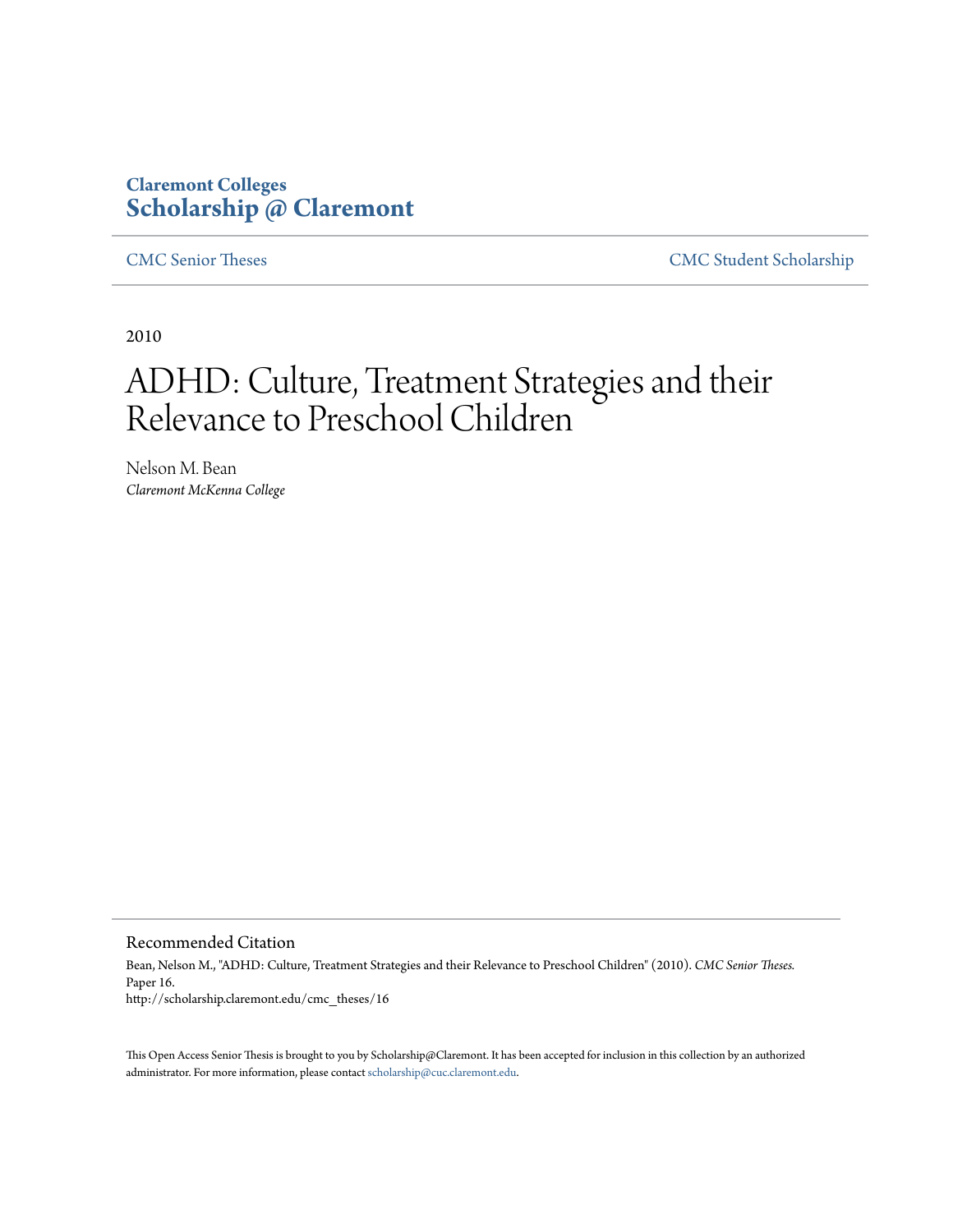ADHD: Culture, Treatment Strategies and their Relevance to Preschool Children

Nelson M. Bean

Claremont McKenna College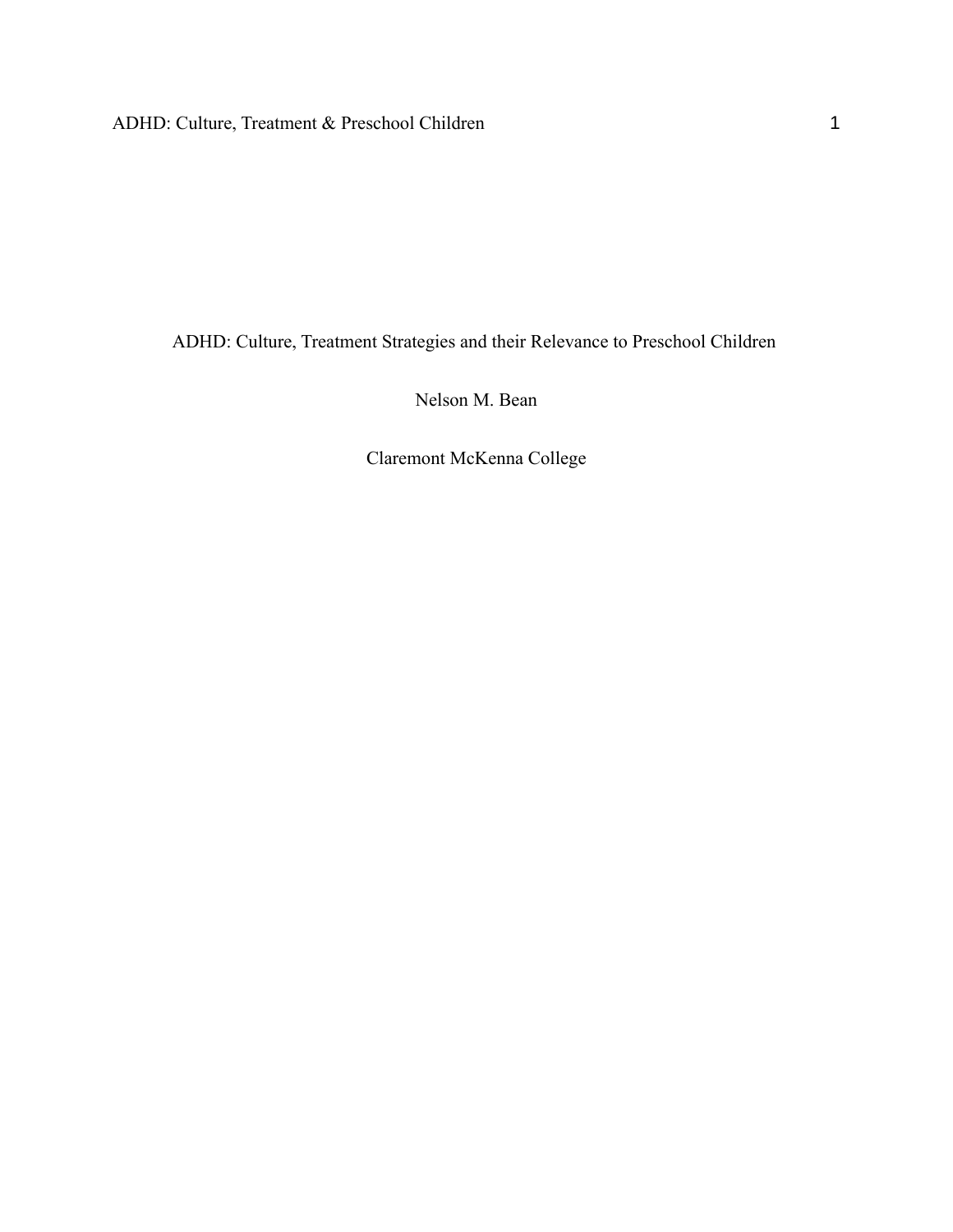#### Abstract

In recent decades a growing number of individuals in preschool, middle childhood and adolescence have been diagnosed with ADHD. Accompanying increasing rates of diagnoses is an increase in the use of stimulant medication in preschool populations, a practice not approved by the Food and Drug Administration. This paper reviews the current literature pertaining the social and developmental consequences of ADHD, its effect on the child and family, treatment strategies with and without the use of stimulants, and cultural and diagnostic trends which may be contributing to the rising number of diagnoses. A review of the literature suggests that there is a dire need for further empirical research into the use of stimulant medications in preschoolers, and a number of cultural factors unique to the United States have contributed to increasing rates of ADHD diagnosis.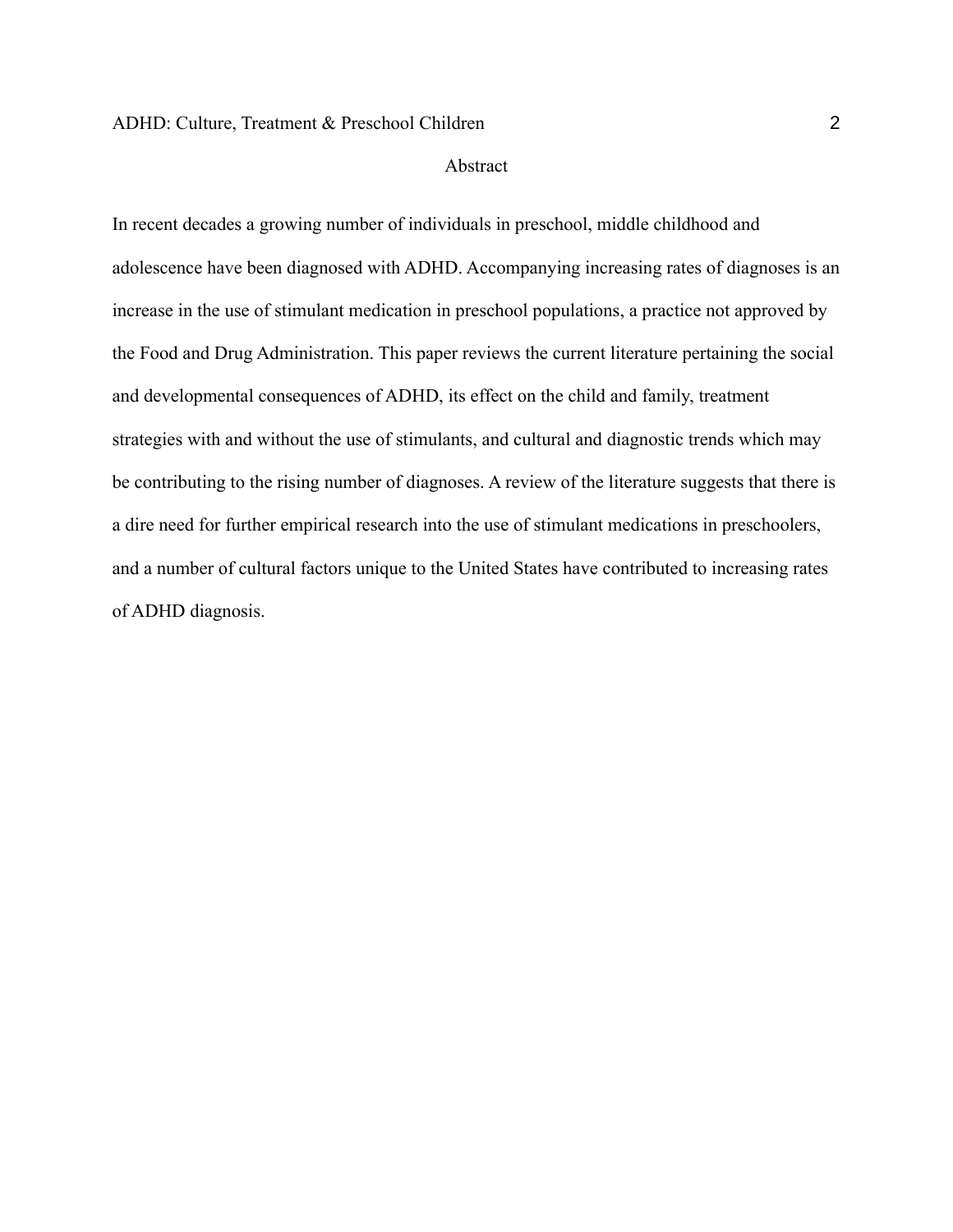ADHD: Culture, Treatment Strategies and their Relevance to Preschool Children

## **Epidemiology**

Attention deficit hyperactivity disorder (ADHD) is a behavioral disorder, characterized by inattention, impulsivity, and over-reactivity. The Diagnostic and Statistical Manual of Mental Disorders defines it as follows: "Attention-Deficit/Hyperactivity Disorder is a persistent pattern of inattention and/or hyperactivity-impulsivity that is more frequently displayed and more severe than is typically observed in individuals at a comparable level of development (DSM-IV-TR). Estimates of the prevalence of ADHD vary, although clinical studies to clinical surveys ADHD is the most common attention disorder, present in approximately three to seven percent of children globally, all though rates of diagnoses and treatment vary between countries (DuPaul & Stoner, 2003). Actual rates of ADHD diagnoses depend heavily on data gathered from worldwide usage rates of medications designed to treat ADHD like methylphenidate (Ritalin, Concerta etc.) and mixed amphetamine salts (Adderall etc.) (Singh 2008).

ADHD is diagnosed during childhood but symptoms of the disorder can persist through adolescence into adulthood (Kratochvil et al. 2004;). In fact, the DSM-IV-TR requires that an onset of symptoms occur prior to age seven in order to make a diagnosis (American Psychiatric Association; DSM-IV-TR). Individuals who are diagnosed with the disorder typically have a variety of symptoms which may interfere with daily social interaction or tasks that require sustained focus and attention to detail (Anastopoulos et al., 2010). The DSM-IV-TR lists three subtypes of disorders which are combined under the general heading of ADHD: combined type (ADHD-CT), predominantly inattentive type (ADHD-IA), and predominantly hyperactive-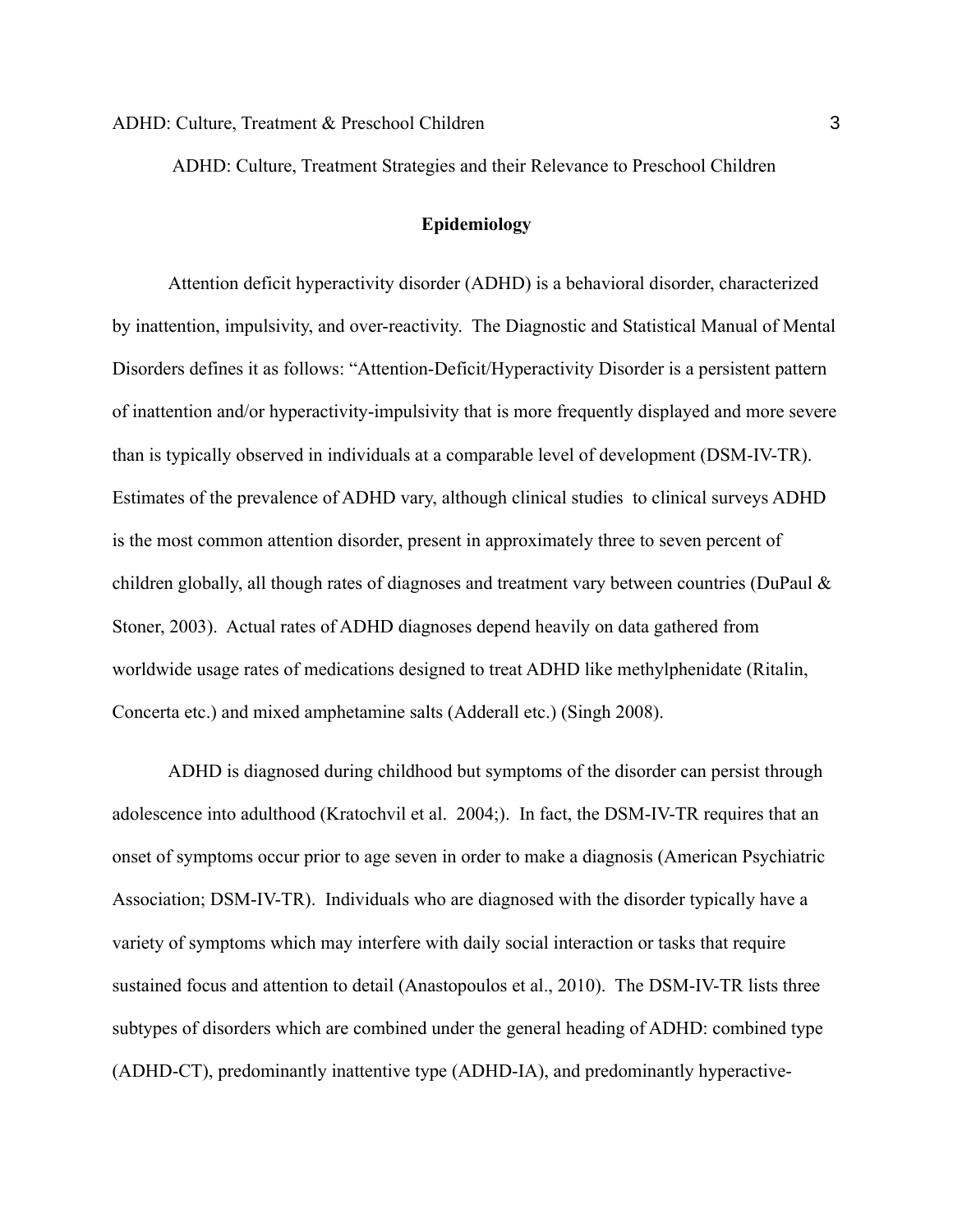impulsive type (ADHD-HI) (DuPaul & Stoner, 2003; Wilens, 2009). Symptoms vary according to specific subtype. For reference, the following criteria for diagnosis of ADHD is listed below as it appears in the DSM-IV-TR:

## **Diagnostic Criteria for Attention-Deficit/Hyperactivity Disorder**

- A. Either (1) or (2):
	- (1) six (or more) of the following symptoms of inattention have persisted for at least 6 months to a degree that is maladaptive and inconsistent with developmental level:
		- 1. often fails to give close attention to details or makes careless mistakes in schoolwork, work, or other activities
		- 2. often has difficulty sustaining attention in tasks or play activities
		- 3. often does not seem to listen when spoken to directly
		- 4. often does not follow through on instructions and fails to finish schoolwork, chores, or duties in the workplace (not due to oppositional behavior or failure to understand instructions)
		- 5. often has difficulty organizing tasks and activities
		- 6. often avoids, dislikes, or is reluctant to engage in tasks that require sustained mental effort (such as schoolwork or homework)
		- 7. often loses things necessary for tasks or activities (e.g., toys, school assignments, pencils, books, or tools)
		- 8. is often easily distracted by extraneous stimuli
		- 9. is often forgetful in daily activities
	- (2) six (or more) of the following symptoms of hyperactivity-impulsivity have persisted for at least 6 months to a degree that is maladaptive and inconsistent with developmental level:
		- 1. often fidgets with hands or feet or squirms in seat
		- 2. often leaves seat in classroom or in other situations in which remaining seated is expected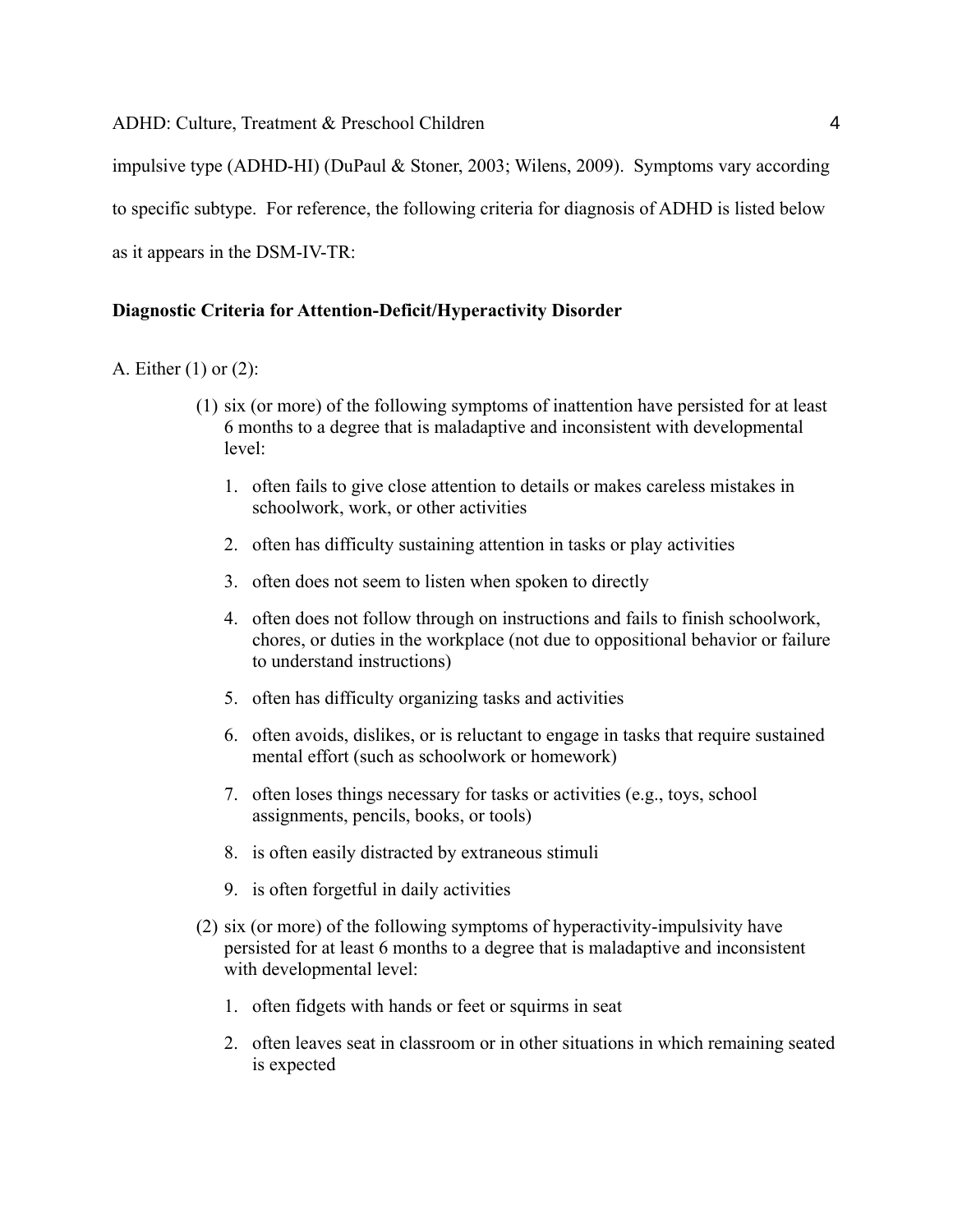- 3. often runs about or climbs excessively in situations in which it is inappropriate (in adolescents or adults,, may be limited to subjective feelings of restlessness)
- 4. often has difficulty playing or engaging in leisure activities quietly
- 5. is often "on the go" or often acts as if "driven by a motor"
- 6. often talks excessively
- *7. Impulsivity*
- 8. often blurts out answers before questions have been completed
- 9. often has difficulty awaiting turn
- 10. often interrupts or intrudes on others (e.g., butts into conversations or games)

B. Some hyperactive-impulsive or inattentive symptoms that caused impairment were present before age 7 years.

C. Some impairment from the symptoms is present in two or more settings (e.g., at school [or work] and at home).

D. There must be clear evidence of clinically significant impairment in social, academic or occupational functioning.

E. The symptoms do not occur exclusively during the course of Pervasive Developmental Disorder, Schizophrenia, or other Psychotic Disorder and are not better accounted for by another mental disorder (e.g., Mood Disorder, Anxiety Disorder, Dissociative Disorder, or a Personality Disorder).

## **Neurobiology**

Studies have aimed to investigate the neurobiological manifestations of ADHD. Extant

studies have found that ADHD is associated with decreased cerebral volume in children and

adolescents (Filipek et al. 1997). Deficiencies in the pre-frontal cortex, caudate nucleus, caudate

head, right anterior-superior frontal region, white matter, and bilateral anterior-inferior regions,

bilateral retrocallosal region are important as these regions have been linked to a number of

cognitive functions. Research has shown that the pre-frontal cortex is crucial to self-regulation,

the performance of complex reasoning while the caudate nucleus is essential to learning and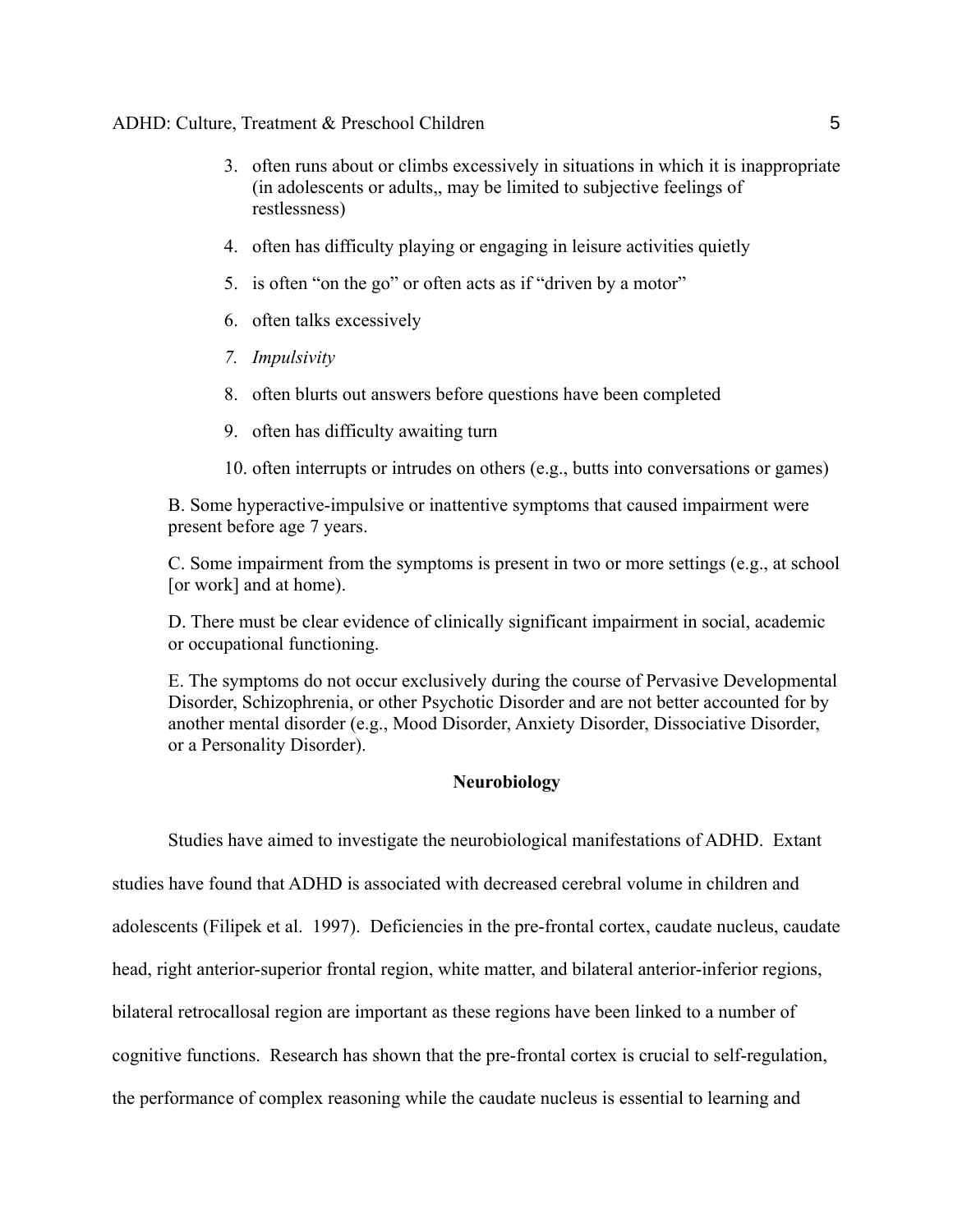memory function. The corpus callosum is a narrow fibrous band of tissue that facilitates communication between the two hemispheres. The cerebellum is vital to motor control, attention, language, emotion and the regulation of fear and pleasure responses. According to a number of studies, children who have been diagnosed with combined-type ADHD have less volume and cortical structures related to self-regulation of behavior and emotion. However, these studies have been criticized on a number of methodological grounds, including small single sex samples and inconsistent measurement techniques. Additionally, some studies have attributed these cerebral differences to the use of stimulant medications during early childhood.

There are a number of studies that have failed to replicate these findings. In a 2002 study using magnetic resonance imaging to measure the volume of various cerebral and subcortical structures, children with ADHD were found to have roughly equivalent ratios of gray and white matter in all cortical structures except for the cerebellum and caudate nucleus (Castellanos et al. 2002). The findings of Castellanos et al. are important, as they suggest that cerebral differences between non-symptomatic children and those with ADHD should not be attributed to the use of stimulant medications. Rather, these observed differences may be a result of early neurobiological developmental disturbances that are fixed and do not progress as children mature.

### **Treatment Strategies**

#### *Behavioral Therapy and Parental Training*

When approaching the treatment of ADHD, clinicians tend to recommend an approach that includes some measure of behavioral therapy. Extant studies have found that behavioral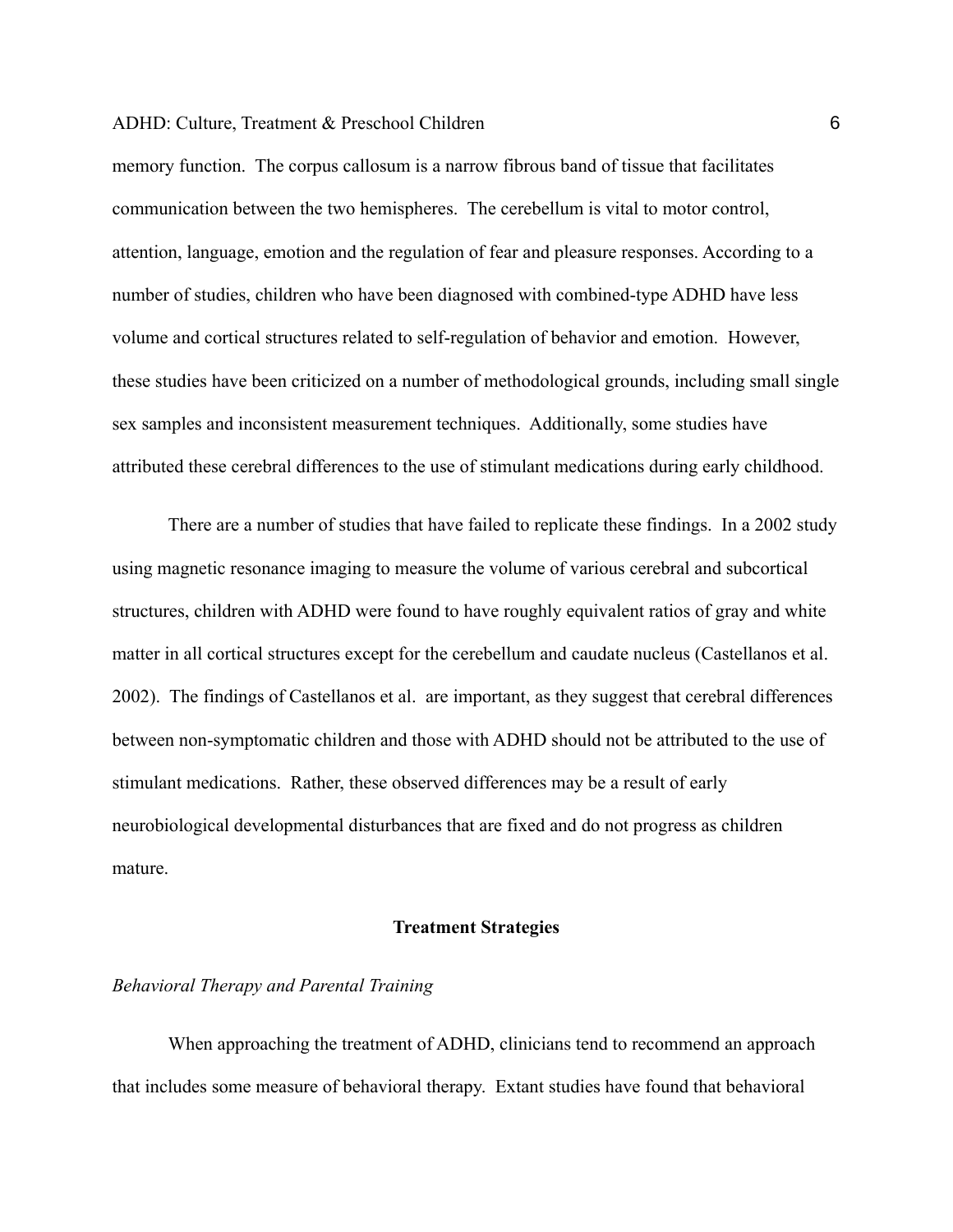therapies aimed at directly modifying the behavior of preschool children are ineffective (Pelham & Fabiano, 2008). From these findings we can gather that the most effective way to treat a child with ADHD at this developmental stage is through parent-directed intervention programs. Intervention programs using parental training are generally designed for preschoolers with more mild symptoms, although they can be used in conjunction with psycho-stimulants for children with more severe symptoms. Parent training has been associated with consistent behavioral improvements in the behavior of preschoolers with ADHD**.** In general multi-modal treatments involving parental training, pharmacological treatment, and interventions in a school setting are reserved for school-aged and adolescent children. With regard to its effectiveness in the treatment of early onset ADHD in preschoolers, parent training has been shown to be effective in reducing the frequency of negative parent-child interactions and enhancing feelings of efficacy for parents as they deal with their ADHD symptomatic child. Parent training programs teach caregivers strategies to cope with their child's behavior through a variety of techniques. Clinicians instruct parents to reward prosocial behavior using praise, attention and tangible rewards while discouraging antisocial behavior by using non-physical discipline (Young & Amarasighne 2009).

Several intervention programs have resulted in clinically significant treatment outcomes. The Triple P program reduced instances of hyperactive and inattentive behaviors in the experimental group when compared to the control group (Bor, Sanders, & Markie-Dadds, 2002). After the treatment stopped, the behavioral improvements persisted for approximately one year. The New Forest Parenting package was found to reduce ADHD symptoms and improve maternal well-being with these outcomes persisting for 15 weeks after the cessation of treatment (Weeks,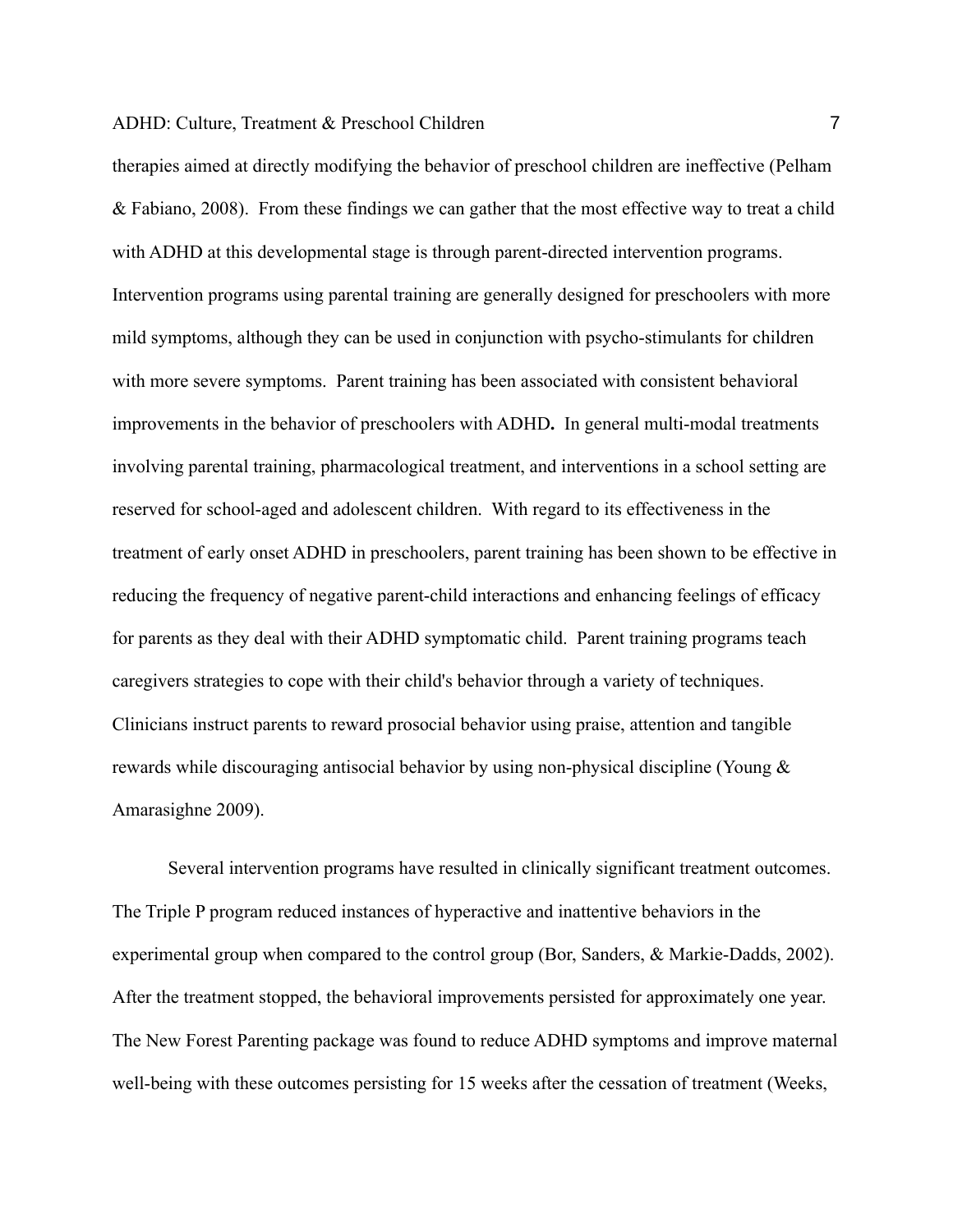Thompson, Laver-Bradbury, 2009). When clinicians begin treatment it is essential that they be aware of parental attitudes toward the program as they are a significant predictor of the eventual treatment outcome (Young et al. 2009). In some instances, 'parent training' is seen as a pejorative term, by which parents believe that their child's behavior is attributed to their personal shortcomings. Clinicians must make an extra effort to ensure that parents understand they are simply receiving training to deal with the extraordinary requirements of parenting a child with ADHD. A 2010 study investigated parental attributions for success in the treatment of their child's ADHD. In a sample of 96 subjects using a between subjects design, parents were treated using three conditions: high behavior modification, low behavior modification, and no-behavior modification. Additionally, each child was prescribed physiologically appropriate doses of methylphenidate after completing a medication assessment procedure. Over the course of the study the level of medication was manipulated by researchers, with the subjects receiving a placebo on some days. Using parents' logs of their child's behavior and self reports of their effectiveness in treating it researchers were able to analyze what affected parental attributions of success. Coles et al. 2010 found that parents were more likely to attribute success in treatment to their own behavior in treatment conditions where behavior modification was used along with medication. Parents were less likely to feel successful in managing their child's behavior in treatments where no behavior modification was involved. Coles et al. noted that there were several weaknesses. The between subjects design may have influenced parents perception of the no behavior modification treatment, as in the high-behavior modification condition parents were more likely to attribute success to child effort and parental strategies. Coles et al. suggest that the use of behavior modification techniques is important because they contributes to parental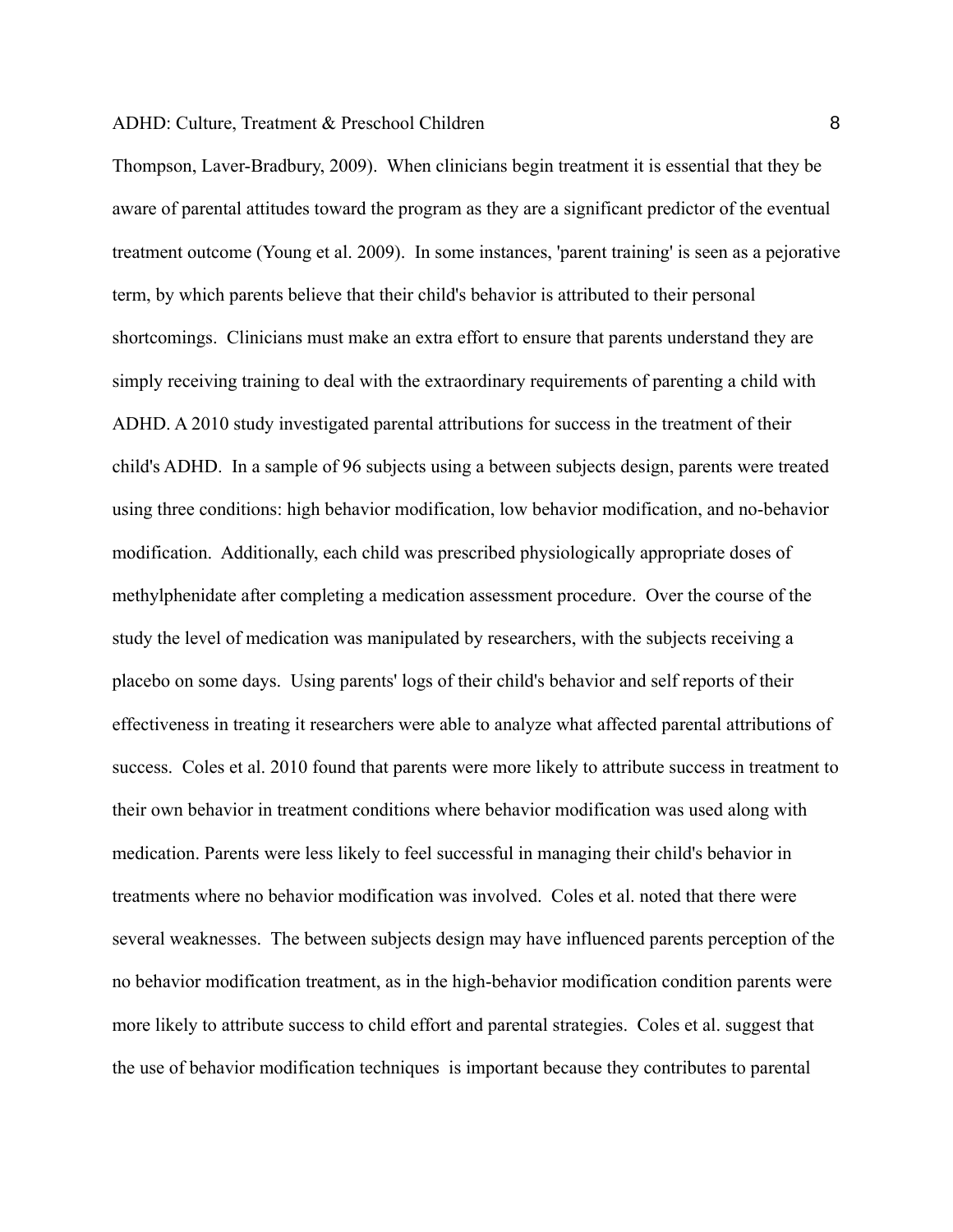feelings of efficacy. A number of studies have demonstrated that parental feelings of efficacy are associated with reduced parental stress, and improved parent child relationships (Dix & Grusec, 1985).

#### **Safety of Stimulant Use in Preschoolers**

Although methylphenidate is widely prescribed by pediatricians and physicians for use on children aged three to five and a half, the FDA does not approve the use of methylphenidate in children under the age of 6. Use of medication in preschoolers is something that should be considered with the greatest care as a child's behavior and development may be significantly impacted. Metabolic rates within the nervous system are highest during the first three years of life (Shonkoff & Phillips 2000). Despite the number of recent studies investigating the efficacy of stimulant use for ADHD in small children, there is a considerable lack of research investigating their safety. During this critical period of social and physiological development, it is of utmost importance that clinicians consider the physiological risks of stimulant medication. A number of studies measuring behavioral adjustment with methylphenidate use have found that at adequate dosages, methylphenidate is effective in reducing off task and disruptive behavior (Barkley 1988). Methylphenidate use has also been associated with a number of adverse physiological side effects. In a double blind study investigating adverse side effects of methylphenidate, Wigal et al. (2006) found that even with adequate dosage 30% of parents reported that their children had difficulties falling asleep, with repetitive behaviors and or thoughts, appetite decrease, emotional outbursts, and irritability. Eleven percent of the original participants withdrew from the study due to the severity of the effects. For preschoolers, reduced appetite may be an incredibly salient issue. A lack of nutrition during the earlier stages of the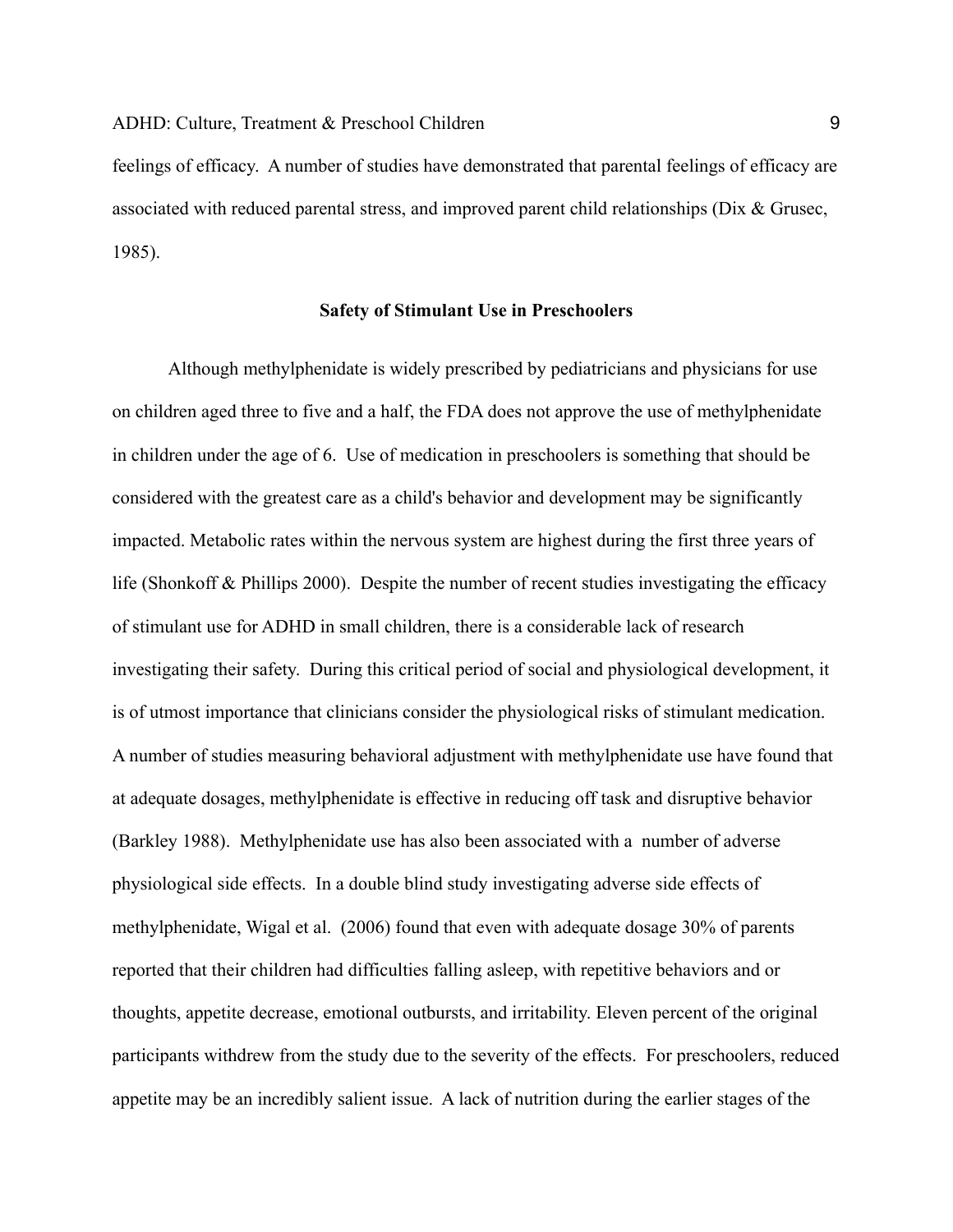development of the central nervous system may lead to an increased likelihood of later cognitive deficits and behavioral problems. Second, the temperament and behavior of a child play a key role in levels of parental stress and the development of a secure attachment style. An increase in emotional outbursts and irritability may contribute greatly to later intractable problems in the development of prosocial behavior and social relationships. It is essential that more longitudinal studies be performed to evaluate the effectiveness of continued methylphenidate use on social development.

 A 1998 study performed by Firestone et al. used low-dose (0.3 mg/kg) and high-dose (0.5mg/kg) methylphenidate treatments in a double-blind, placebo cross over design. To measure the the drug's effect on behavior and physiological well being, Firestone et al. used the Side Effects Rating Scale. They found that methylphenidate exerted a positive effect on the behavior of children when assessed on the sub-scale for temperament. However there were significant decreases on the sociability and somatic sub-scales. High-dose methylphenidate was associated with increased reports of 'sad/unhappy' behavior as well as a decrease in reports of irritability and anxiety. Additionally, the high-dose methylphenidate group had fewer reports of insomnia when compared to the low-dose methylphenidate group (Firestone et al. 1998). In comparison to the experiences of the participants in the Wigal study, the adverse side effects described here were considered to be relatively benign. No children withdrew due to adverse side effects. The findings of this study indicate the importance of individual assessment for each patient and careful consideration of adverse side effects after diagnoses and during treatment.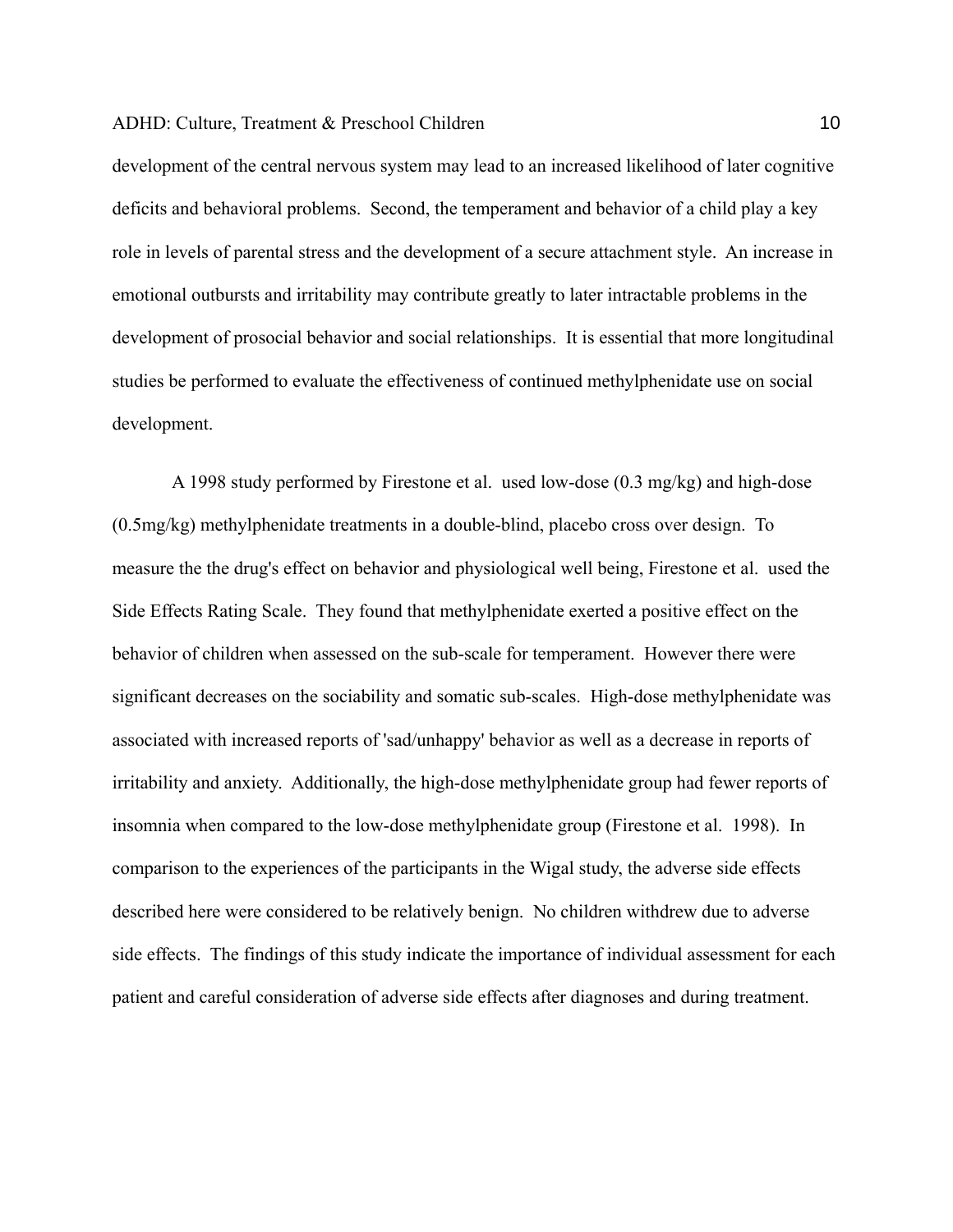#### **Comorbidity and Its Considerations**

### *Mood and Behavioral Disorders*

According to the DSM-IV-TR approximately half of children diagnosed with ADHD will be comorbid for other mental disorders including Developmental Coordination Disorder, Oppositional Defiant Disorder or Conduct Disorder, as well as a number of mood, anxiety, communication and learning disorders. Conduct and Oppositional defiant disorder are characterized by a consistent pattern of disobedient and defiant behaviors towards parents and other authority figures that exceeded norms of child behavior (DSM-IV-TR). The treatment of ADHD along comorbid disorder presents a unique clinical challenge. Some existing studies suggest that the use of stimulant medications can be ineffective when young children exhibit symptoms of three or more comorbid disorders. Other studies with differing methodology have failed to replicate these findings however.

In a large 70 week study examining the safety of methylphenidate use in 300 preschool children aged three to five and a half years old, researchers found that when preschool children presented 3 or more comorbidities the effectiveness of stimulant treatment was significantly reduced based on parent and teacher ratings (Ghuman, Riddle, Vitiello 2007). For children with one comorbid disorder, treatment was nearly as effective as for children with only ADHD. Children with two comorbid disorders experienced a moderate response to stimulant medication while children with three experienced nearly no treatment response whatsoever.

A later study performed suggests that the specific type of comorbidity is a significant factor in the success of stimulant treatment (Ter-Stepanian, Grizenko, Zappitelli, Joober 2010).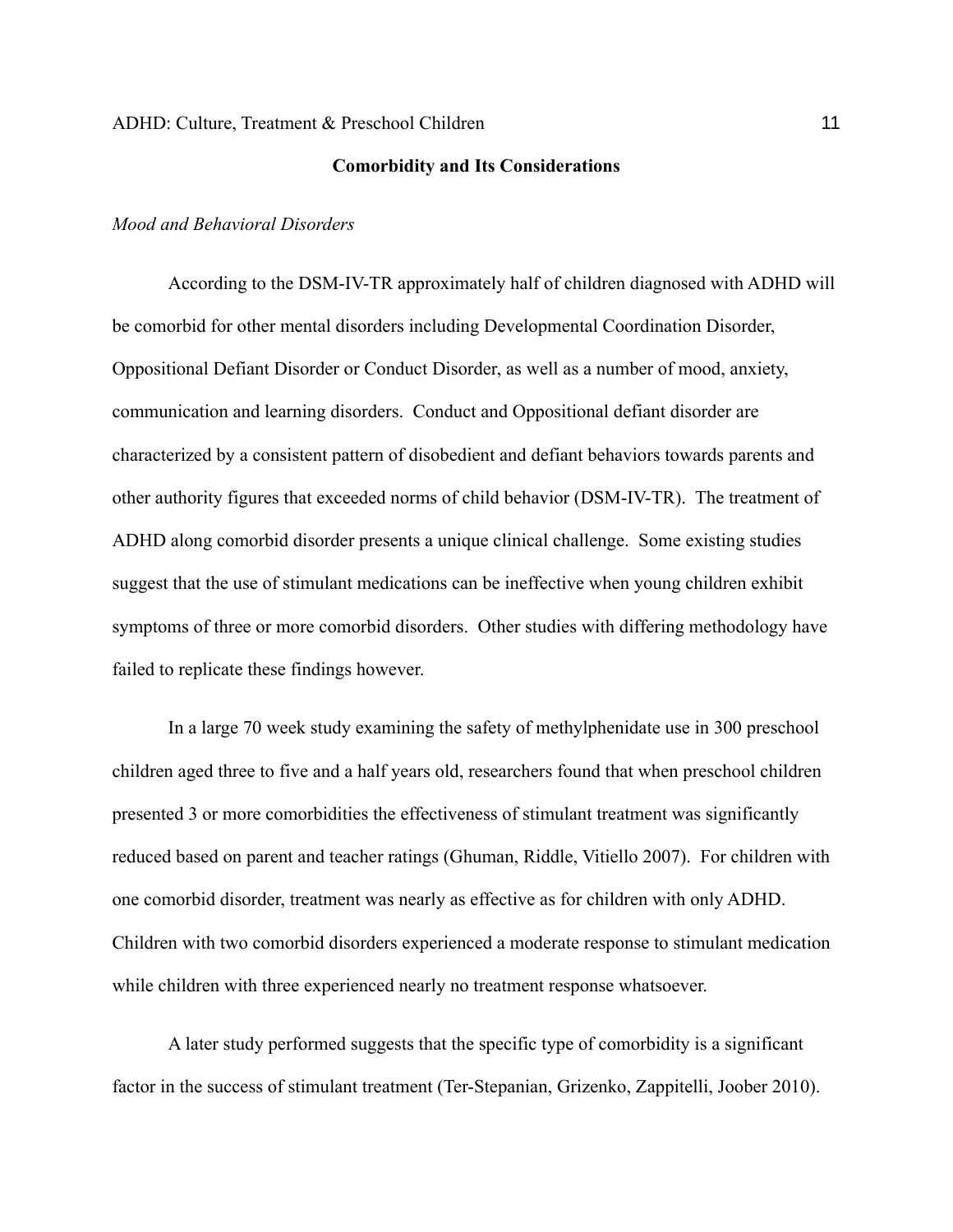Ter-Stepanian et al. performed a two week trial involving 267 children aged 6 to 12 years to explore whether a difference in treatment success arose in children with oppositional defiant disorder/ conduct disorder or anxiety and depressive disorders. Their findings indicate that children who are symptomatic of conduct and oppositional defiant disorder are more likely to demonstrate a greater response to methylphenidate treatment, while children with comorbid anxiety are more likely to experience a poorer response to the same treatment. Admittedly, the sample Ter-Stepanian et al. chose to investigate did not contain children from the preschool age group and the possibility exists that the differences in development between these two populations may change the outcome of a similar study involving preschool children. Nevertheless, these findings are an important contribution to the literature exploring this topic. There is however, a need for further empirical research pertaining to behavioral disorder comorbidity and the effectiveness of stimulant medications.

## *Motor Problems*

While diagnosing ADHD, clinicians tend to refrain from considering treatment of motor problems that are often comorbid with ADHD like symptoms. Motor problems in this context are referred to as Developmental Coordination Disorder [DCD]. DCD occurs in approximately 30-50% of children who have been diagnosed with ADHD (Fliers et al., 2008; Magalhaes, Missiuna, & Wong, 2006; Polatajko & Cantin, 2005; Visser: 2003). Consideration of motor problems is of utmost importance in the treatment of children with ADHD. Behavioral impairment and emotional outbursts often undermine a symptomatic child's ability to reach out socially to their peers and may hamper a child's academic advancement. Motor problems may contribute to these impairments, especially in cases where physical interaction is necessary or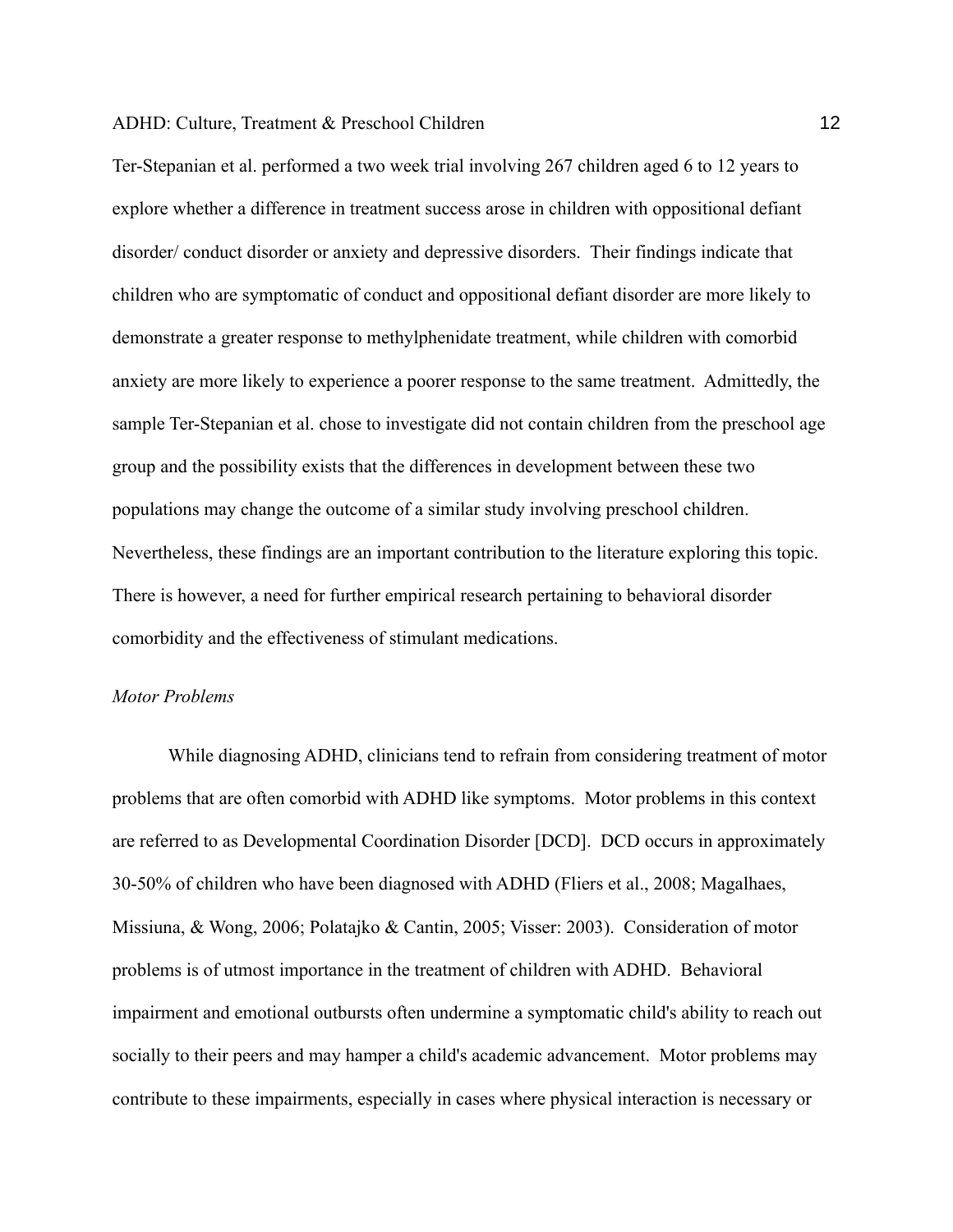encouraged. Motor difficulties can be especially salient for preschoolers and infants. Preschool children generally lack the ability to explore the world through an intellectual framework. Instead, preschool children gain an understanding of the world largely through their own manipulation of the physical world around them. In order to facilitate development in these critical periods, it is essential that clinicians include a focus on motor skills while treating children who are symptomatic for ADHD like behavior (Gaines et al., 2008). According to a study by Fliers et al. only 50% of children who exhibited symptoms of DCD, received physiotherapy treatment. Fliers et al. found that children who were rated by their parents as having motor difficulties had a higher likelihood of receiving treatment than those who were rated by teachers. This observed difference could be explained by the pedagogical culture of the classroom. That is, teachers may be more likely to recommend a child for treatment if their behavior is congruent with ADHD, as behavioral issues tend to make themselves more apparent in an academic context. What's more, there may be an equal occurrence of motor problems in the non-clinical population. These questions necessitate further empirical investigation.

#### **Social and Emotional Regulation**

#### *ADHD and Attachment*

There is a dearth of empirical research investigating the formation of attachment styles and the influence of ADHD in very young children. The lack of empirical research can likely be attributed to the nature of the disorder, diagnostic procedure and when most children a diagnosed with the disorder, upon entrance of school. It is generally accepted that the behavior of very young children is more variable than that of children in middle childhood. Because of this, it is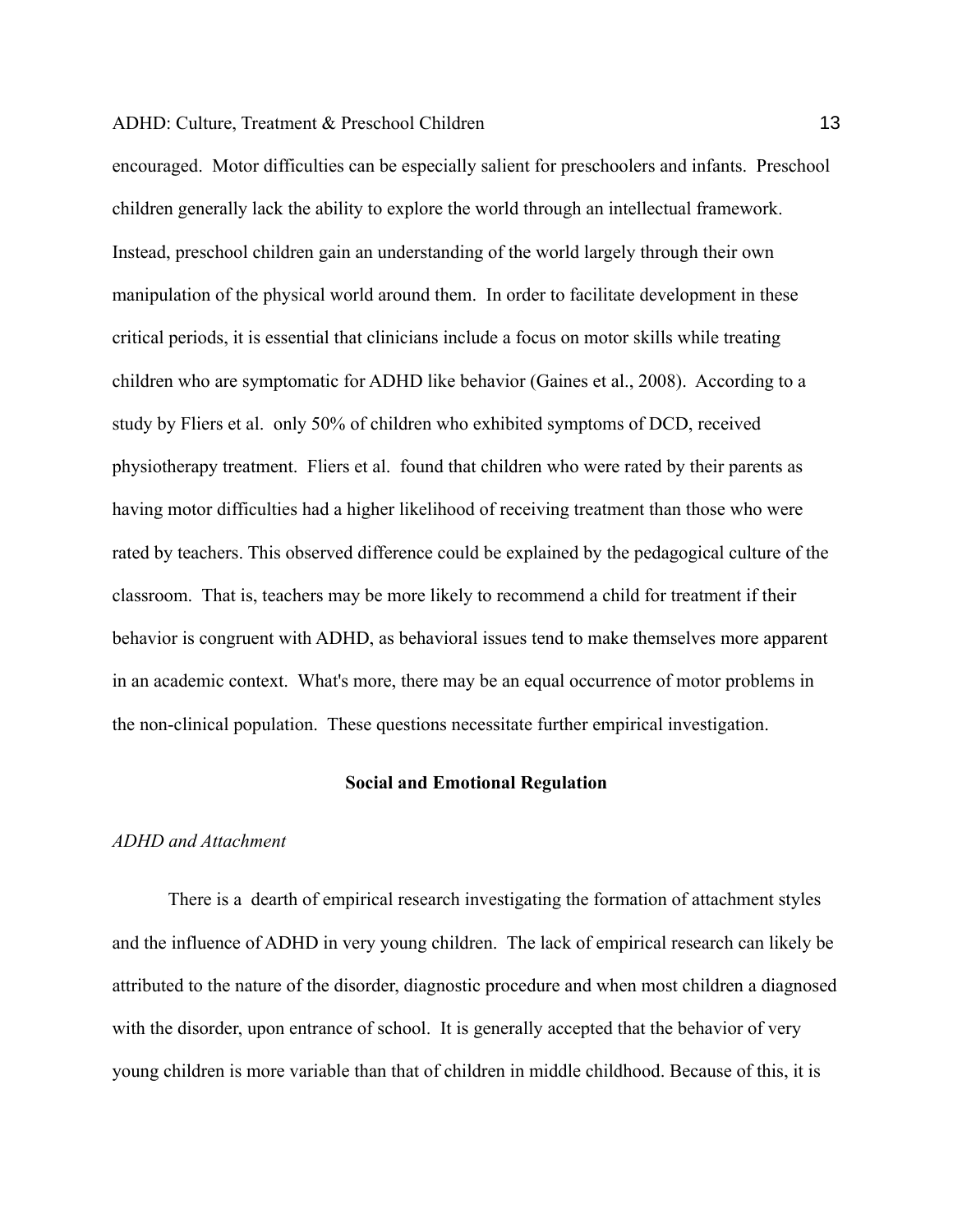more difficult for clinicians to distinguish between genuine cases of ADHD and children who may have a more active or inattentive temperament. Regardless, there have been several studies that have shown a link between caregiver-child attachment styles and ADHD symptoms in children. The strength and quality of the caregiver-child attachment is of utmost importance to the long term psychological development of the child. This concept and its related behaviors are referred to as attachment (Bowlby 1969). The quality of this relationship has been shown to account for much of the observed variation in children's emotional, social and behavioral development (Cox and Paley 1997). It is prudent to note that the relationship between the caregiver and the child is bidirectional even in cases where abnormal neurodevelopment (ADHD) is not a factor (Collins et al. 2000). That is, the behavior of the parent influences the behavior of the child and the behavior of the child influences the behavior of the parent in a fluid system. The behavior of a child who has been diagnosed with ADHD can be significantly impacted by a variety of environmental factors, including the parenting style used within the home (Johnston and Mash 2001). In homes where a child with ADHD is present, parenting styles have been observed to be more authoritative, with child-parent interactions described as having more conflict (Lange et al. 2005). Recently, there have been a variety of studies investigating the influence of neuro-developmental disorders like ADHD on parental stress, and the quality of attachment in the caregiver-child dyad. A multi-method assessment of 104 children demonstrated that child and parent characteristics, defiant behavior from the child and maternal psychopathology were predictors of parental stress in homes where a child with ADHD is present (Anastopoulos et al. 1992). After running a hierarchical regression analysis the severity of the child's ADHD symptoms was found to be the most potent predictor of parental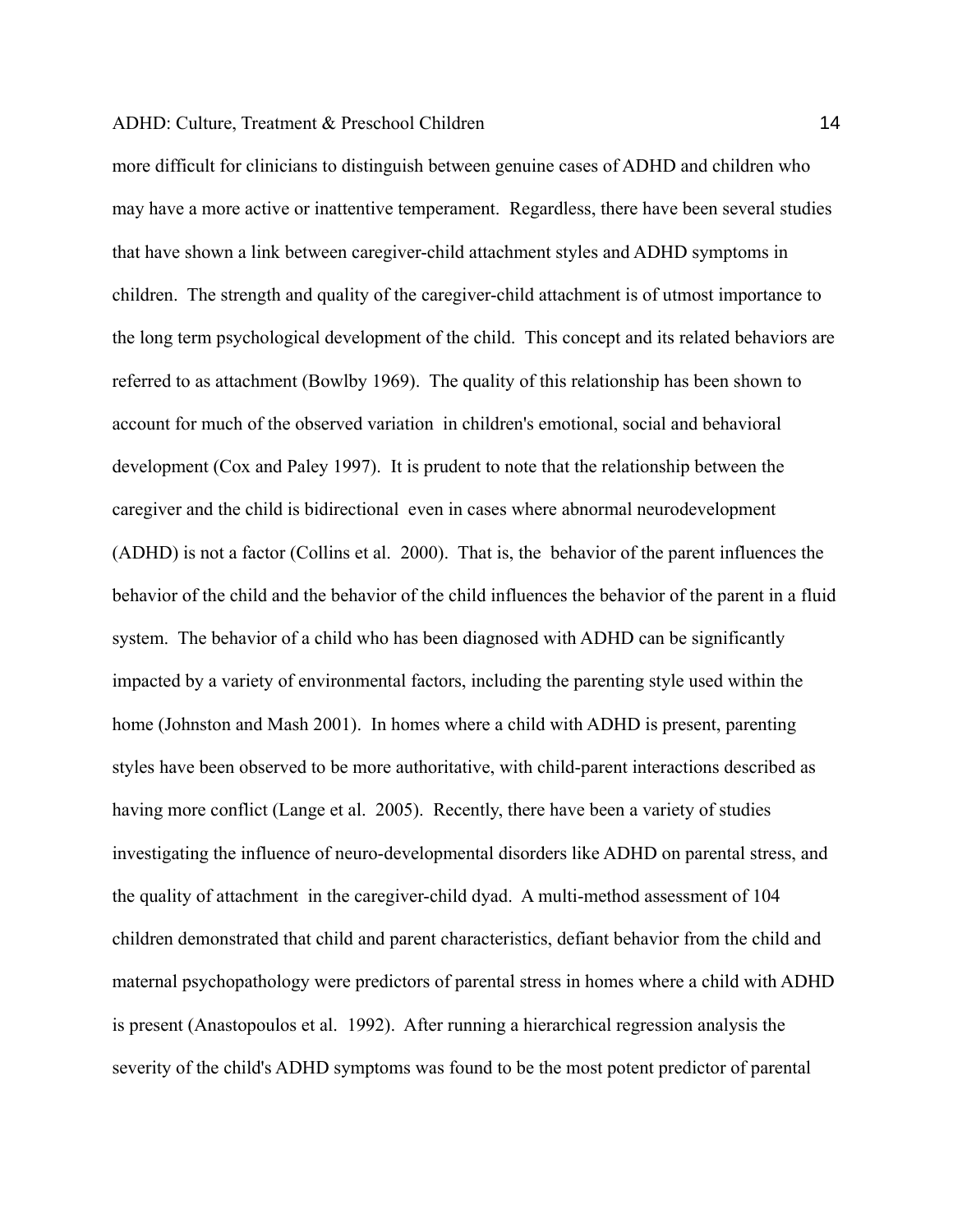stress (41%). This study demonstrates it is critical to consider a variety of factors when making recommendations for treatment within these contexts. To best facilitate the development of a secure attachment relationship in populations of preschoolers it would seem the best way to reduce conflictual interactions and reduce parental stress is to reduce the severity of the child's ADHD symptoms.

Some studies have shown that the use of stimulant medications like methylphenidate can have a positive effect on the caregiver-child dyad in certain contexts. Barkley 1984 demonstrated that the use of Ritalin (methylphenidate) increased child compliance, with higher doses contributing strongly to reducing mothers controlling behavior towards children. The ability to regulate ones behavior and emotions is fostered in early relationships with caregivers. To encourage the development of this relationship it is best: "Attachment theory assumes that the parents' or caregiver's early acceptance of the child's needs and their responsiveness to his/her signals determine the child's level of attachment security or insecurity (anxious or avoidant attachment), and the child's ability to use the parent as a "secure base." This in turn determines the development of internal representations of the self and others (termed "internal working models" by Bowlby) (Finzi-Dottan et al. 2006). If stimulant medication is an effective treatment for ADHD symptoms in older children, it is likely that these medications may be effective in even younger children as inhibition control issues pertaining to temperament have been observed in infants (White 1999). However, there may be a variety of physiological and developmental differences between children in middle childhood and infants.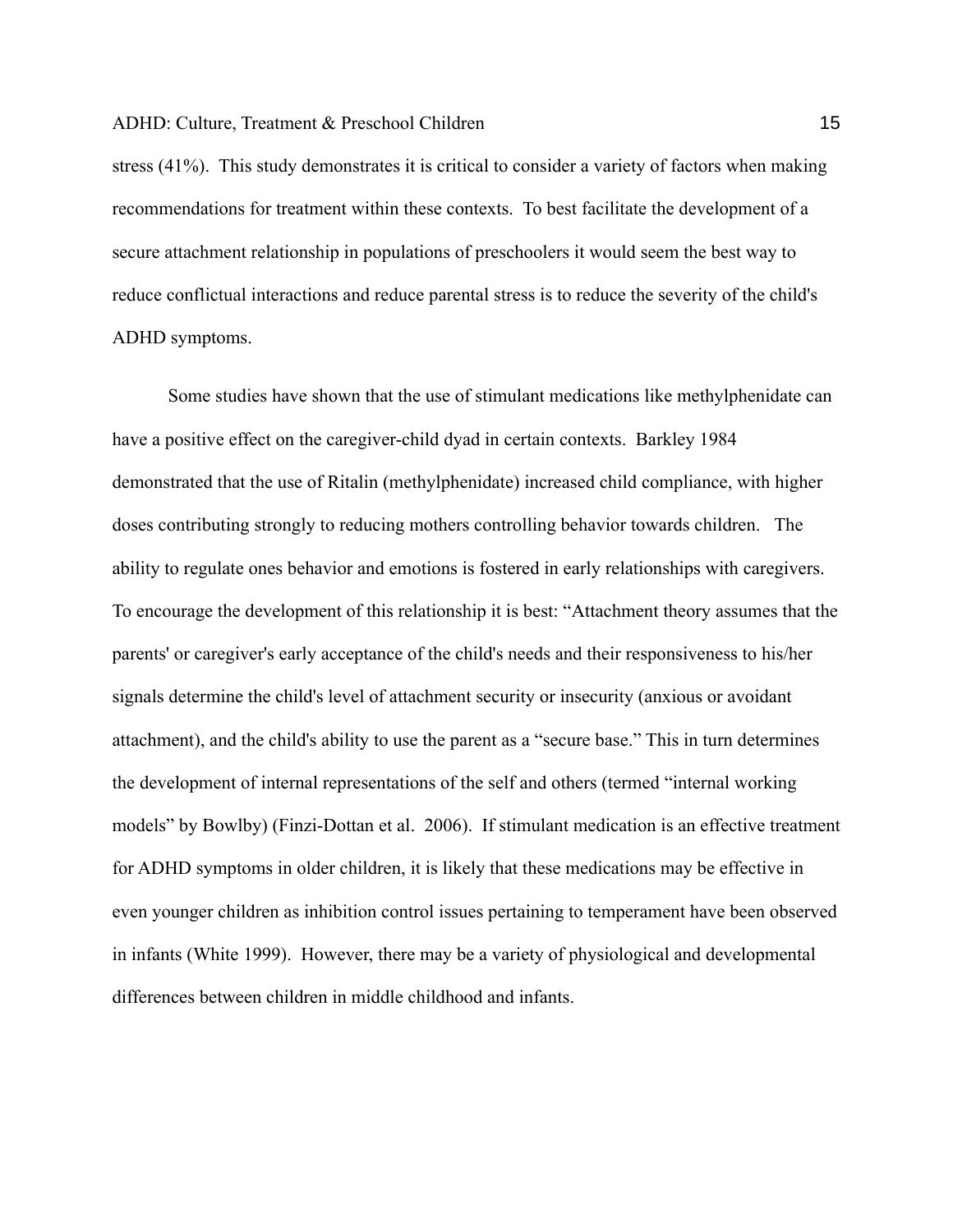### **Trends in the Use of Medication**

To understand current trends in the use of medications to treat attention deficit hyperactivity disorder, it is essential to consider sociocultural factors and their impact on families, education, and the pharmaceutical system. The United States is responsible for 80% of the worlds methylphenidate consumption (United Nations International Narcotics Control Board, 2005). During the latter portion of the  $20<sup>th</sup>$  and early parts of the  $21<sup>st</sup>$  century there has a been a marked increase in the prescription of methylphenidate (MPH) and other stimulant based medications for the treatment of ADHD in children of all ages across cultures. Though the general increase in the use of MPH may be explained by improved understanding of the nature of ADHD, it is more likely that this phenomenon can be explained by cultural changes in expectations of child behavior and the acceptance of medical intervention. Olfson et al. (2003) found that medicinal treatment of ADHD has increased in part due to expanding access of special education services, increase in the availability of behavioral healthcare and the growing acceptance of the use of psychotropic medications in the treatment of behavioral disorders.

Schools contribute greatly to individual child development in that they are the only public institutions charged with responsibility for educating children in academia and standards of behavior in a social context. Furthermore, public schools in the United States are expected to moderate student physical and mental health through a number of physical and special education programs. As a result of these cultural expectations, it is unsurprising that public school systems across the nation now carry medical personal on their staffs to ensure that students receive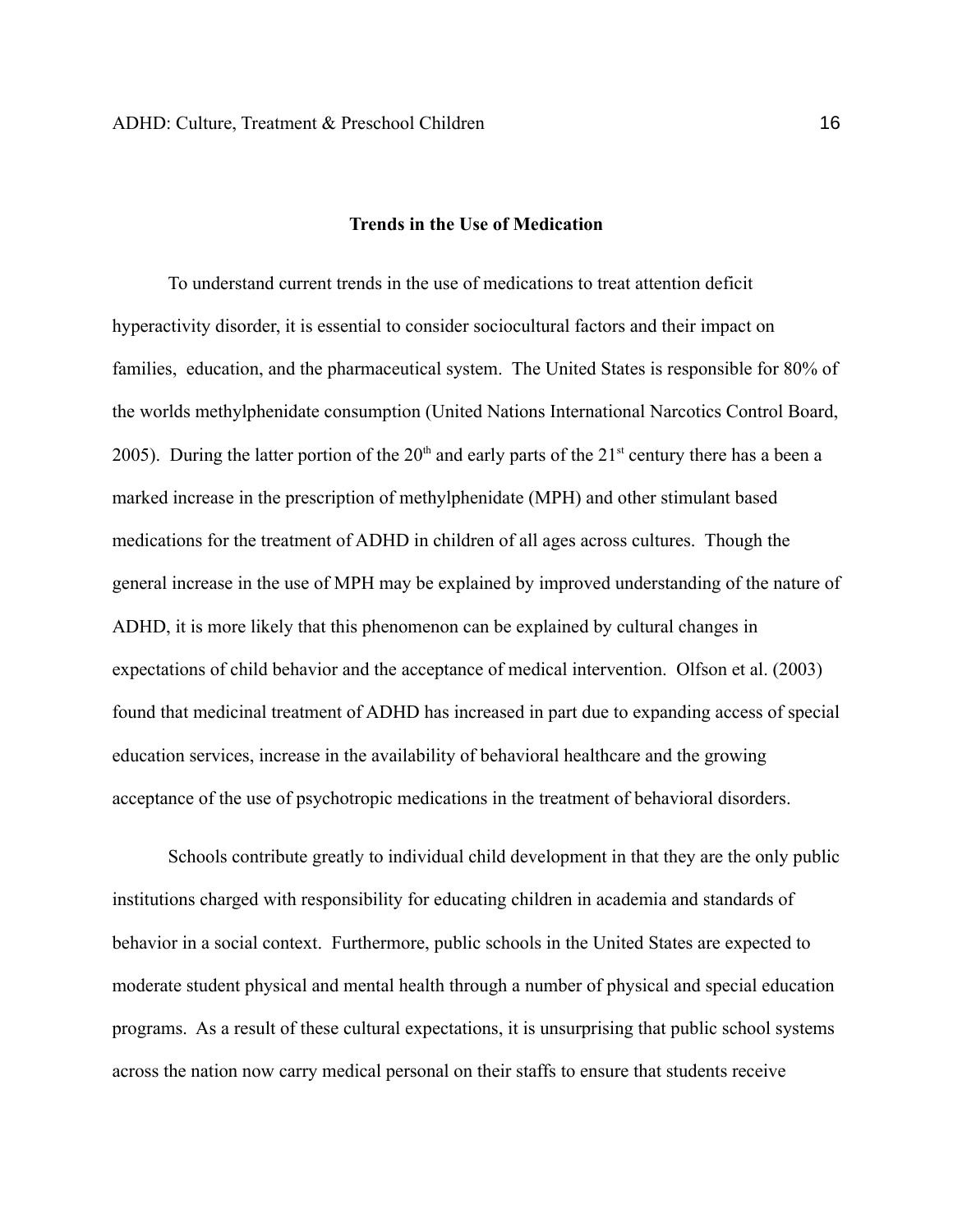adequate care. According to an investigation performed by Singh (2008), the cultural shift in the public schools from traditional education without the expectation of mental and physical care is explained by a shift in cultural expectations during the post World War II period. The founding of the National Association for Mental Health (NAMH) contributed to the 'medicalization' of the American education system (Cohen 1989). As one of its primary aims the NAMH sought to combine prevailing biomedical theories of the day with pedagogical techniques to influence the development of student personalities (Cohen 1983). It is this shift that can account for an increase in diagnoses for all kinds of mental disorders:

The process of implementing a preventive mental healthcare agenda in schools likely helped to establish the school and school personnel as legitimate primary diagnosticians of children's cognitive and emotional problems. It also set up a potential tension between the school and the home, in relation to observation and definition of behavior problems in a child....The level of integration among school, clinic, government policy and psychiatric understanding of child development may have resulted in a unique fertile ground for drug treatments for children's problem behaviors to find acceptance in the US context (p. 353).

Singh suggests that the culture surrounding ADHD, and the perceived responsibility of the teachers to intervene creates a culture which contributes to an increased rate of diagnoses. These factors work in conjunction with accepted norms of behavior in the classroom, the amount of available resources and teaching techniques to affect rates of diagnoses. In classrooms where teachers are responsible for a larger group of students and the school may lack the necessary resources to assist the teachers with their lessons, the teacher may be more inclined to recommend an unruly student visit a clinician. Often, teachers are the first to suggest that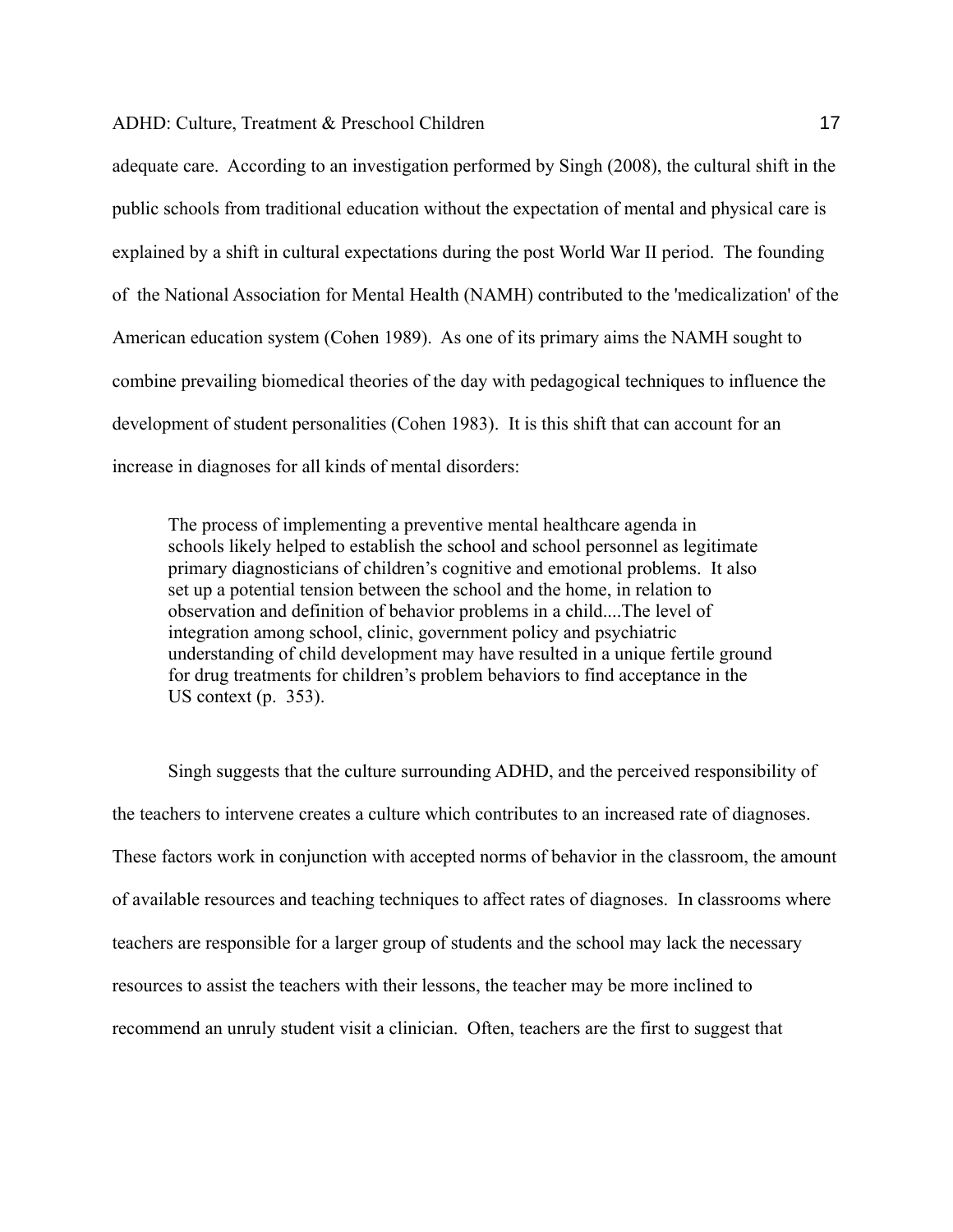parents consider seeking out a doctor for a prescription, if a student's behavior differs from these accepted norms.

Insurance status and ethnicity have been shown to be significant predictors in whether a child receives a prescription. A factorial survey of primary care physicians found that race moderates the effects of insurance status when physicians decide to diagnose and treat children with ADHD. Using vignettes as a means to study a physicians ability to distinguish between ADHD and non-ADHD cases, Morley (2010) found that being male and uninsured decreases the odds of diagnosis. Similar effects for female cases were not found. Additionally, physicians were twice as likely to recommend psycho-stimulant and or psychotheraputic treatment when identified as African American. When the hypothetical subjects were uninsured and African American the odds of diagnosis and treatment decreased. The findings of this study indicate that physicians are able to distinguish between true and false cases of ADHD. However, it is clear that race and other factors affect the outcome of what is supposed to be an objective diagnostic process. To be sure, the physicians surveyed did not have the option of seeking further information about their patients as they only had access to textual vignettes. Due to these theoretical shortcomings, there is a strong need for more research exploring how patient characteristics affect the diagnostic process.

## **Conclusion**

From existing cultural and controlled empirical research it is clear that the growing frequency of ADHD diagnosis and use of stimulant medication in the preschool population is a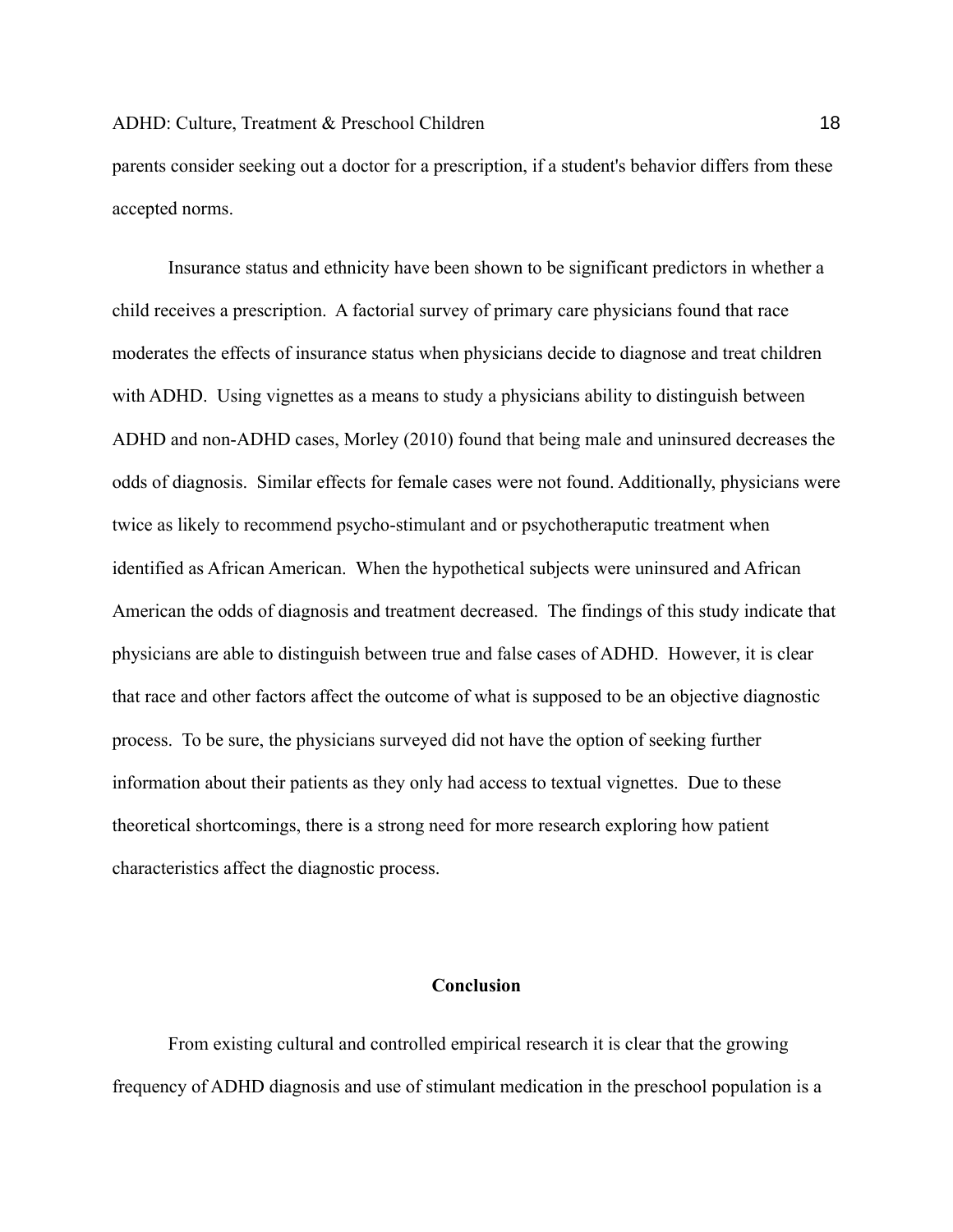serious concern. The use of stimulant medications and the subsequent social stigma that accompany an ADHD diagnosis may place an undue strain on future students, their families and the academic institutions that they attend. Since ADHD is a heritable condition, there must be some cultural influence to explain the extreme difference researchers have observed in diagnosis rates between the United States and other nations with near equivalent education and health care systems. For preschoolers it is recommended that the use of stimulant medication be considered as a last resort when behavioral treatments are ineffective as their developing nervous system may render them more vulnerable to developmental disturbances (Gleason, Egger, Emslie 2007). In order for there to be an improvement in the way parents and clinicians treat children there will need to be a number of legislative, cultural and clinical changes. Additionally, there is a dire need for further longitudinal into the neurobiological changes that occur when children use these medications over a long duration (with the appropriate ethical concerns taken into account).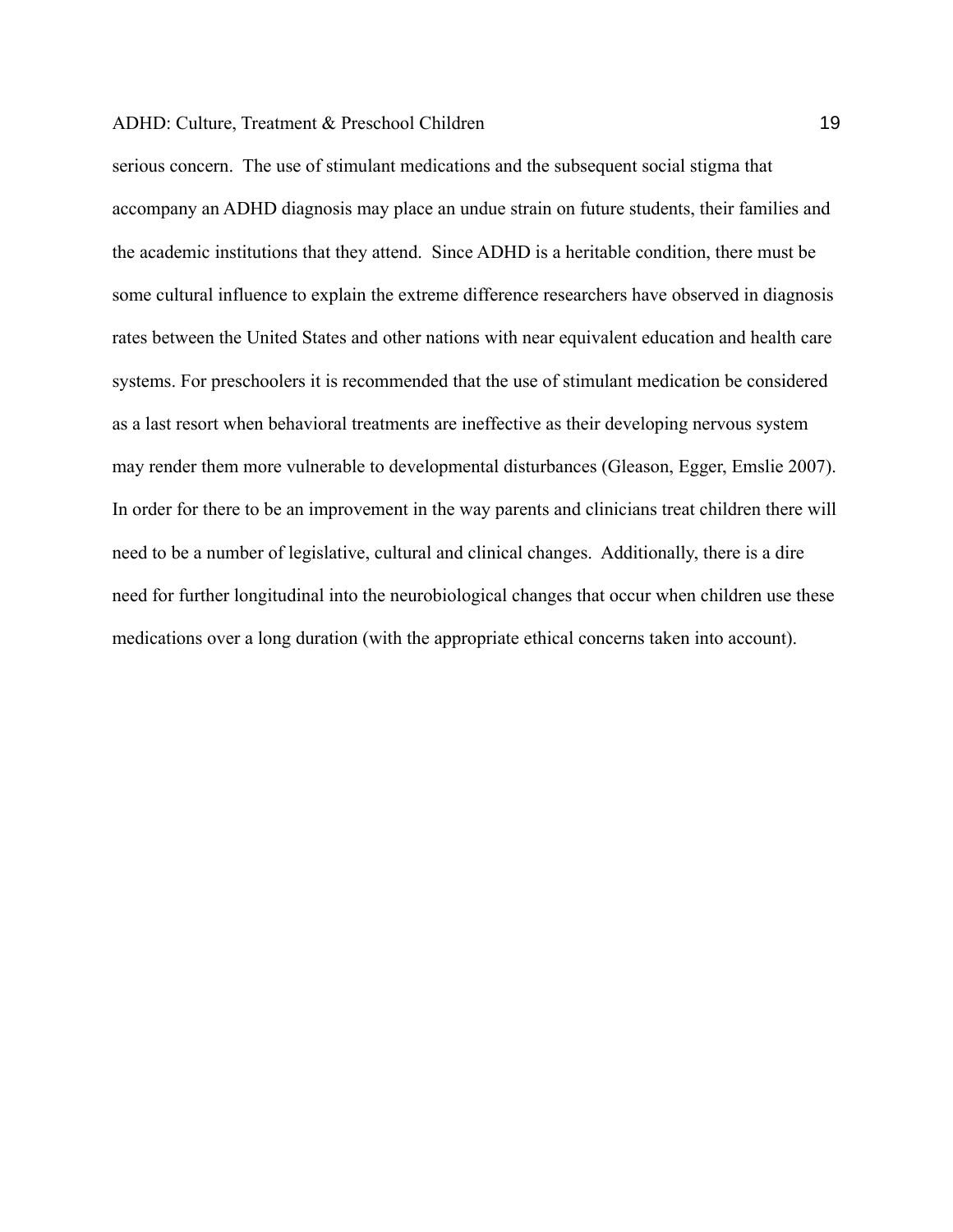#### References

- Anastopoulos, A., Guevremont, D., Shelton, T., DuPaul, G. (1992) Parenting stress among families of children with Attention Deficit Hyperactivity Disorder. *Journal of Abnormal Child Psychology* 20 (5): 503-520
- Anastopoulos, A., Smith, T., Garrett, M., Morrissey-Kane, E., Schatz, N., Sommer, J., Kollins, S., Ashley-Koch,. A. (2010) Self-Regulation of Emotion Functional Impairment, and Comorbidity Among Children With AD/HD. *Journal of Attention Disorders* 20: 1-10
- Barkley, R.A. (1989) Hyperactive girls and boys: Stimulant drug effects on mother-child interactions. *Journal of Child Psychology and Psychiatry* 30: 379-390
- Bor, W., Sanders, M.R., & Markie-Dadds, C. (20020. The effects of the Triple P-Positive parenting Program on preschool children with co-occuring disruptive behavior and attentional/hyperactive difficulties. *Journal of Abnormal Child Psychology, 30,* 571-587.
- Bowlby J. (1969). *Attachment (Vol. I).* New York: Basic.
- Castellanos, F.X., Lee, P.P., Sharp W. (2002) Developmental trajectories of brain volume abnormalities in children and adolescents with Attention-Deficit/Hyperactivity Disorder. *JAMA* 288(14): 1740-1748
- Cohen, S. (1983) The mental hygiene movement, the development of personality, and the school: the medicalization of American education. *History of Education Quarterly* 23(2): 123- 149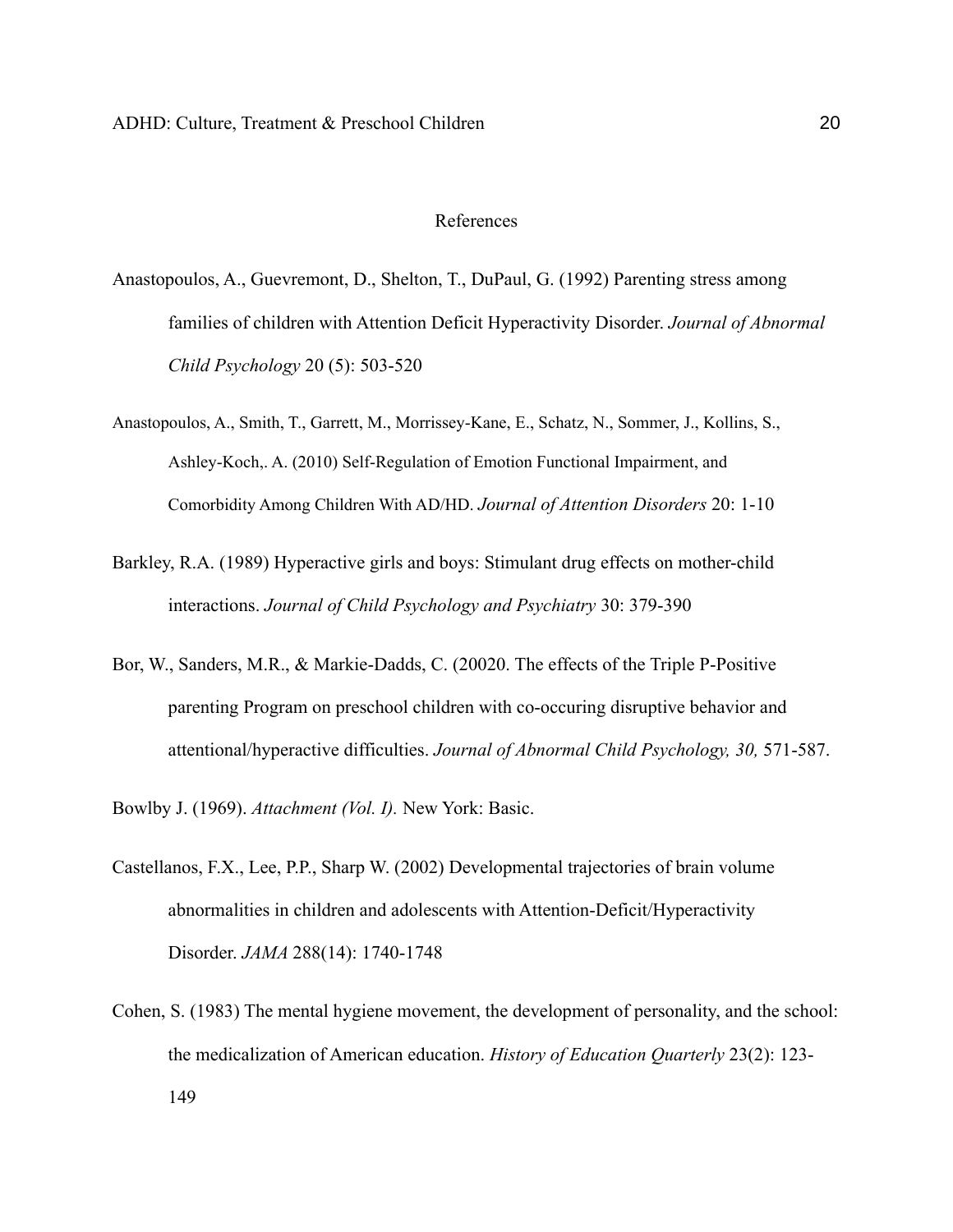- Cohen, S. (1989) Every school a clinic: A historical perspective on modern American education, in: S. Cohen & L. Solomon (Eds) *From the campus: perspectives on the school reform movement* New York: Praeger Press), 33-65
- Coles, E., Pelham, W., Gnagy, E. (2010). Parental attributions for success in managing the behavior of children. *Journal of Attention Disorders* (14)2: 138-146
- Cox, M.J., & Paley, B. (1997). Families as systems. *Annual Review of Psychology,* 48: 243-267
- Dix, T., & Grusec, J. (1985). Parental attribution processes in the socialization o children. In I. Siegel (Ed.) *Parental belie system: The psychologicla consequences for children* (pp. 201-233) Hillsdale, NJ: Lawrence Erlbaum.
- DuPaul, G.J., Stoner, G. (2003). *ADHD in the schools.* New York, NY: The Guilford Press.
- Filipek, P.A., Semrud-Clikeman, M., Steingard R.J., Renshaw, P.F., Kennedy. D.N., Biederman, J. (1997). Volumetric MRI analysis comparing subjects having attention-deficit hyperactivity disorder with normal controls. *American Academy of Neurology* 48:589-601
- Finzi-Dottan, R., Manor, I., Tyano, S. (2006) ADHD, temperament, and parental style as predictors of the Child's attachment patterns. *Child Psychiatry Human Dev* 37:103-114
- Firestone P., Musten, L.M., Pisterman, S. Short-term side effects of stimulant medication are increased in preschool children with attention-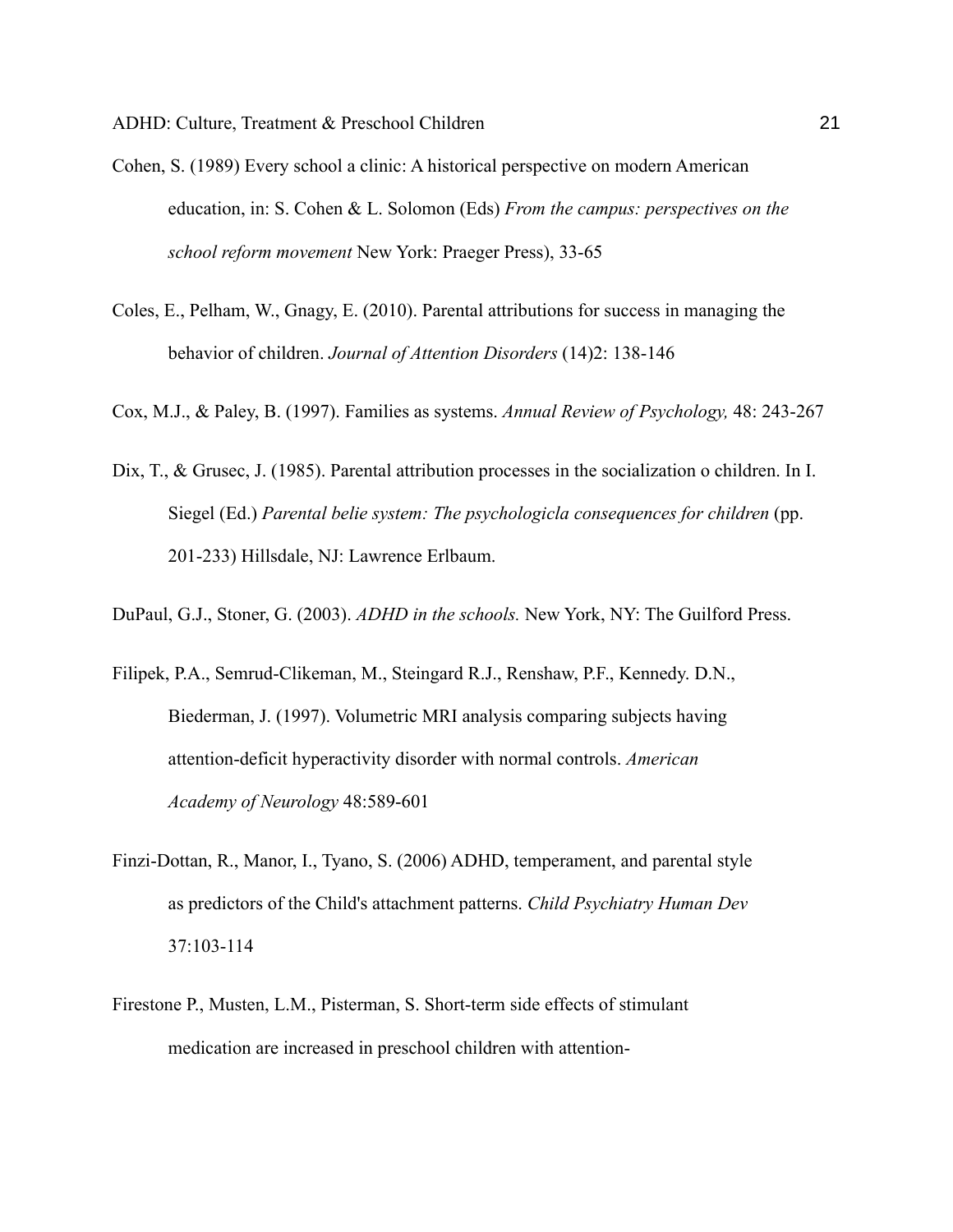ADHD: Culture, Treatment & Preschool Children 22 deficit/hyperactivity disorder: a double-blind placebo-controlled study. *Journal* 

*of Child Adolescent Psychopharmacology* 1998 8: 13-25.

- Fliers, E., Franke, B., Lambregts-Rommelse, N., Altink, M., Buschgens, J., Nijhuis-Van Der Sanden, M., Sergeant, J., Faraone, S., Buitelaar, J., (2010) Undertreatment of Motor Problems in Children with ADHD. *Child and Adolescent Mental Health Volume* 15 (2): 85-90
- Gaines, R., Missiuna, C., Egan, M., & McLean, J. (2008). Educational outreach and collaborative care enhances physician's perceived knowledge about Developmental Coordination Disorder. *BMC Health Services Research* 8:1
- Ghuman JK, Riddle MA, Vitiello B, et al. (2007). Comorbidity moderates response to methylphenidate in the Preschoolers with Attention-Deficit/ Hyperactivity Disorder Treatment Study. *Journal of Adolescent Psychopharmacology* 17: 563-580.
- Gleason, MM., Egger, HL., Emslie, GJ., et al. (2007). Psychopharmacological treatment for very young children: contexts and guidelines. *Journal of the American Academy of Child and Adolescent Psychiatry 46:* 1532-1572.
- Johnston, C., Mash, E.J. (2001). Families of children with Attention Deficit/Hyperactivity Disorder: Review and recommendations for future research. *Clinical Child and Family Psychology Review* 4: 183-187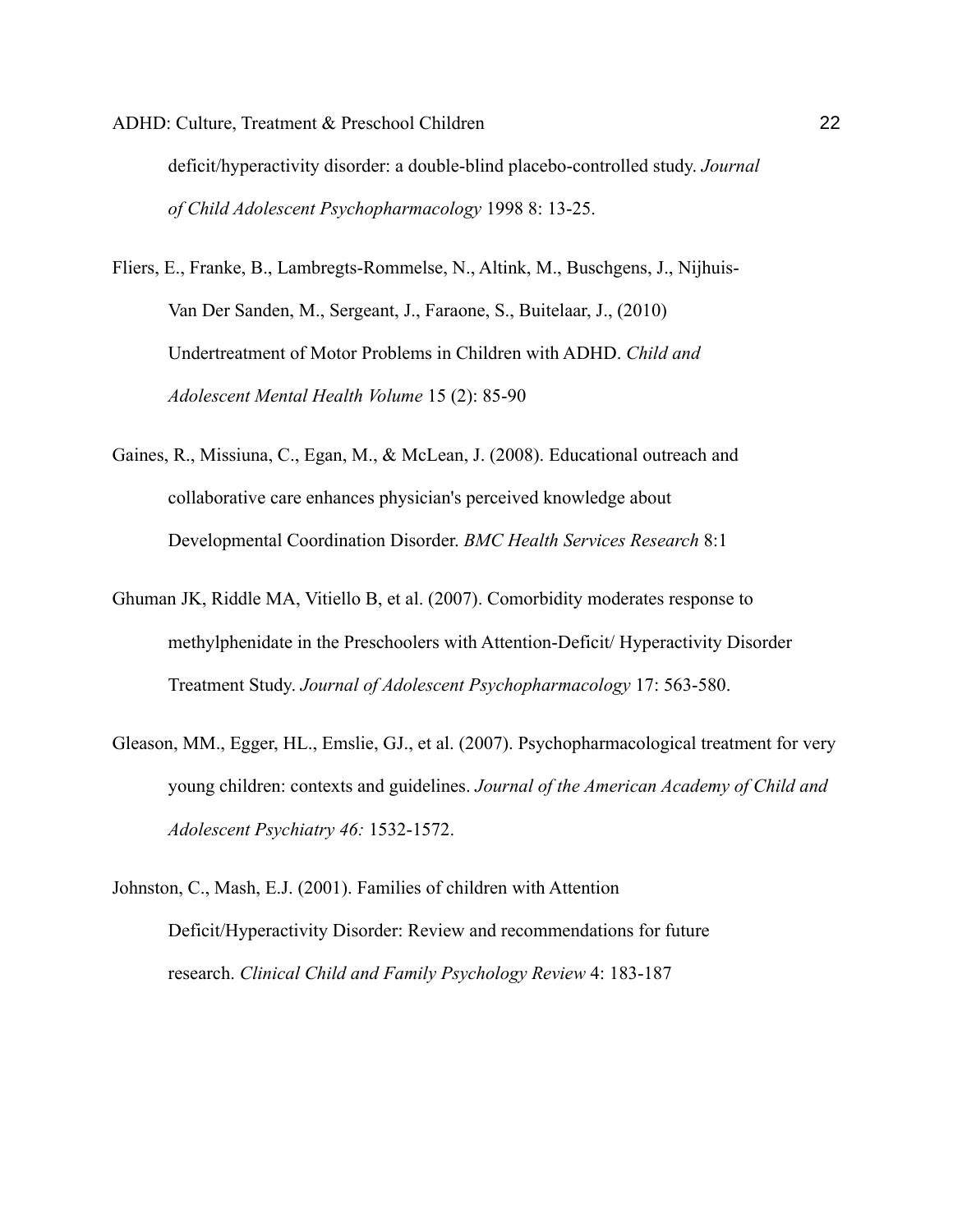- Kratochvil, C., Greenhill, L., March, J., Burke, W., Vaughan, B. (2004) The Role of Stimulants in the Treatment of Preschool Children With Attention-Deficit Hyperactivity Disorder. *CNS Drugs* 18: 957-966
- Lange, G., Sheerin, D., Carr, A., Dooley, B., Barton, V., Marshall, D., et al. (2005). Family factors associated with attention deficit hyperactivity disorder and emotional disorders in children. *Journal of Family Therapy* 27: 76-96
- Magalhaes, L.C., Missiuna, C., & Wong, S. (2006). Terminology used in research reports of developmental coordination disorder. *Developmental Medicine and Child Neurology* 48: 937-941
- Morley, C.P. (2010). The effects of patient characteristics on ADHD diagnosis and treatment: a factorial study of family physicians. *BMC Family Practice* 2010 11: 11.
- Olfson, M., Gameroff, M.J., Marcus, S.C., Jensen, P.S. (2003) National trends in the treatment of attention deficit hyperactivity disorder. *Am J Psychiatry* 160:1077– 1078
- Pelham, W.E., & Fabiano, G.A. (2008). Evidence-based psychosocial treatment for attentiondeficit/hyperactivity disorder: An update. *Journal of Clinical Child and Adolescent Psychology, 37,* 184-214.
- Polatjko, H.J., & Cantin, N. (2005). Developmental coordination disorders (dyspraxia): An overview of the state of the art. *Seminars in Pediatric Neurology* 12: 250-258